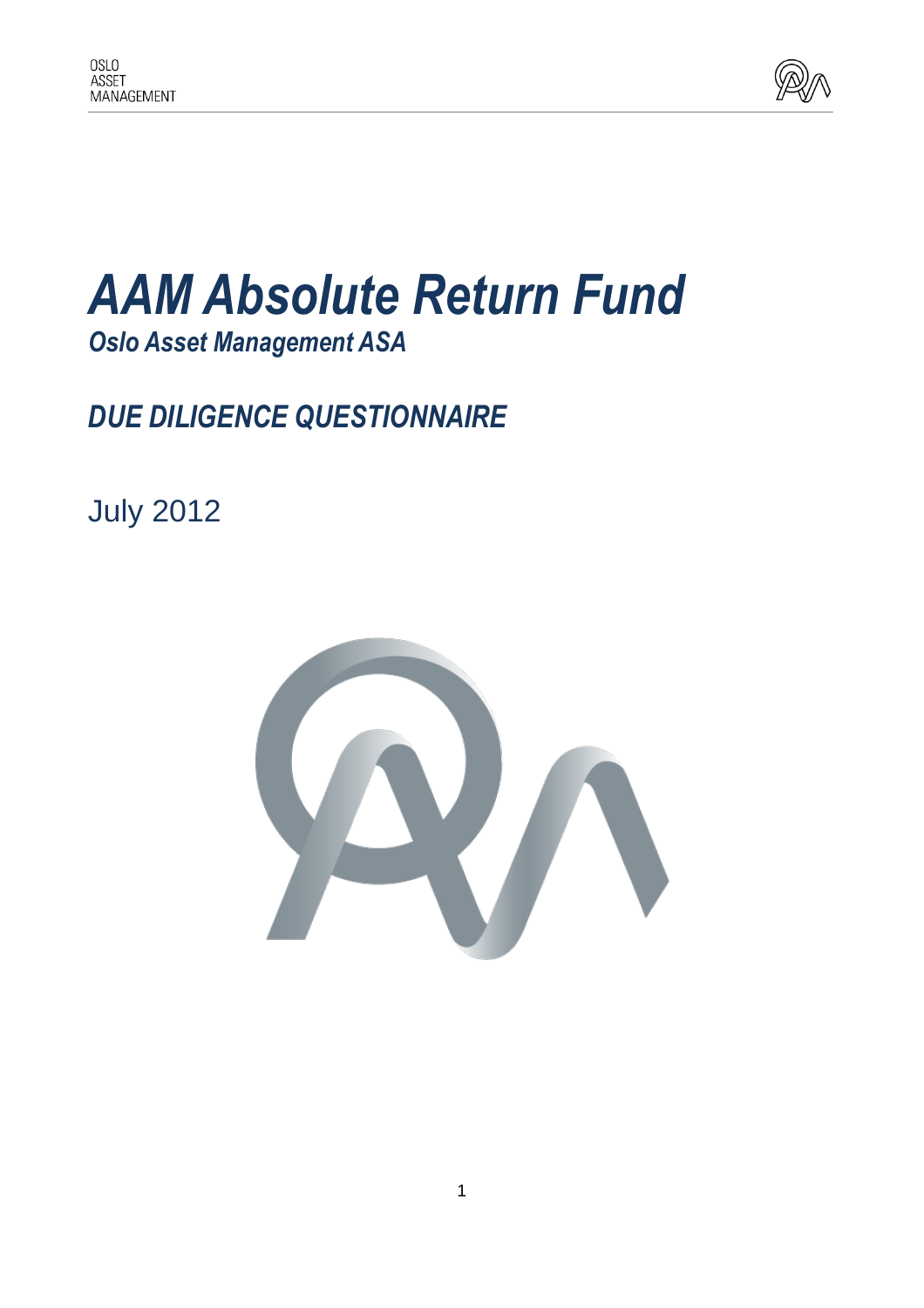

### **Contents**

#### **Sections** Page no.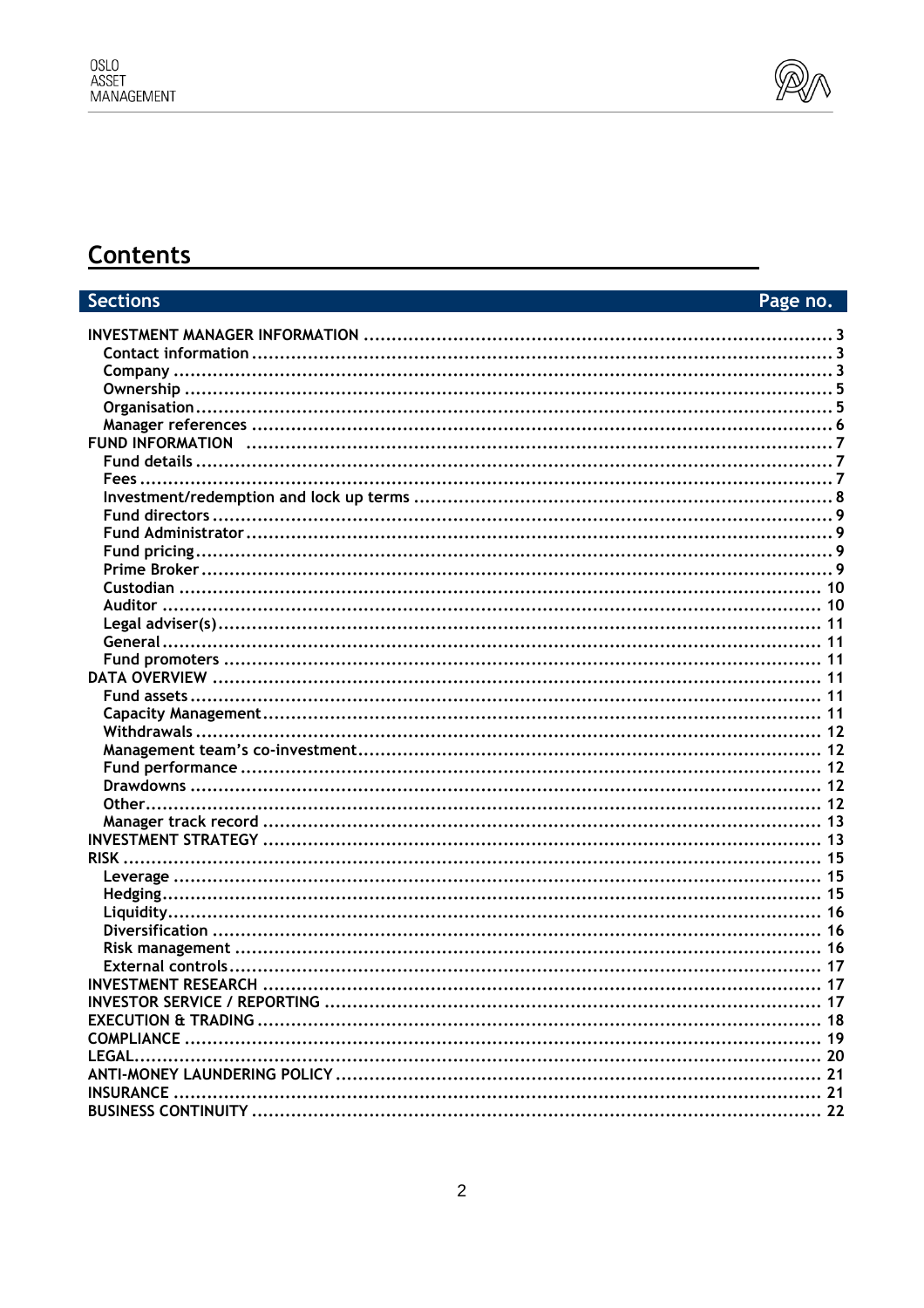

## **INVESTMENT MANAGER INFORMATION**

### <span id="page-2-0"></span>**CONTACT INFORMATION**

| Company name:                                                                                                                | Oslo Asset Management ASA                                                                                                                                                                                                                                                                                                                                                                                                                                                                                                                                                                                                                                                                                                                                                                                                                                                                                                                                                                                             |
|------------------------------------------------------------------------------------------------------------------------------|-----------------------------------------------------------------------------------------------------------------------------------------------------------------------------------------------------------------------------------------------------------------------------------------------------------------------------------------------------------------------------------------------------------------------------------------------------------------------------------------------------------------------------------------------------------------------------------------------------------------------------------------------------------------------------------------------------------------------------------------------------------------------------------------------------------------------------------------------------------------------------------------------------------------------------------------------------------------------------------------------------------------------|
| Address:                                                                                                                     | Fjordalleen 16 0250 Oslo, Norway                                                                                                                                                                                                                                                                                                                                                                                                                                                                                                                                                                                                                                                                                                                                                                                                                                                                                                                                                                                      |
| Telephone:                                                                                                                   | $(+47)$ 24 13 00 00                                                                                                                                                                                                                                                                                                                                                                                                                                                                                                                                                                                                                                                                                                                                                                                                                                                                                                                                                                                                   |
| Fax:                                                                                                                         | $(+47)$ 24 13 01 13                                                                                                                                                                                                                                                                                                                                                                                                                                                                                                                                                                                                                                                                                                                                                                                                                                                                                                                                                                                                   |
| E-mail:                                                                                                                      | hjo@osloam.com                                                                                                                                                                                                                                                                                                                                                                                                                                                                                                                                                                                                                                                                                                                                                                                                                                                                                                                                                                                                        |
| Name of contacts:                                                                                                            | Harald James Otterhaug                                                                                                                                                                                                                                                                                                                                                                                                                                                                                                                                                                                                                                                                                                                                                                                                                                                                                                                                                                                                |
| Title of contacts:                                                                                                           | <b>Managing Director</b>                                                                                                                                                                                                                                                                                                                                                                                                                                                                                                                                                                                                                                                                                                                                                                                                                                                                                                                                                                                              |
| Telephone of contacts:                                                                                                       | $(+47)$ 24 13 00 72                                                                                                                                                                                                                                                                                                                                                                                                                                                                                                                                                                                                                                                                                                                                                                                                                                                                                                                                                                                                   |
| E-mail of contacts:                                                                                                          | harald.Otterhaug@osloam.com                                                                                                                                                                                                                                                                                                                                                                                                                                                                                                                                                                                                                                                                                                                                                                                                                                                                                                                                                                                           |
| Internet/website:                                                                                                            | http://www.osloam.com                                                                                                                                                                                                                                                                                                                                                                                                                                                                                                                                                                                                                                                                                                                                                                                                                                                                                                                                                                                                 |
| <b>COMPANY</b>                                                                                                               |                                                                                                                                                                                                                                                                                                                                                                                                                                                                                                                                                                                                                                                                                                                                                                                                                                                                                                                                                                                                                       |
| Please give a brief history of the<br>company:                                                                               | Oslo Asset Management ASA ("Oslo Asset Management" or "OAM") is a fully-owned subsidiary<br>of Oslo Asset Management Holding AS. Oslo Asset Management Holding AS is owned by Aker ASA<br>and Xania AS by 50.1% and 49.9%, respectively. Aker ASA is a publicly traded industrial<br>company. Please see http://www.akerasa.com for further information. Xania AS is an<br>investment company owned by the principals of OAM.<br>Oslo Asset Management was established on 20th October 2003, and became duly licensed as an<br>investment management firm by the Financial Supervisory Authority of Norway ("FSAN") on<br>27 <sup>th</sup> January 2004. Since incorporation, OAM has provided investment advisory and<br>discretionary investment management services exclusively to individual clients. In December<br>2005, with the launch of the AAM Absolute Return Fund, OAM established a strategic platform<br>for offering its investment management services to a broader range of professional investors. |
| Type of company/entity:                                                                                                      | Investment Management Firm, incorporated as a public limited liability company (Norwegian:<br>Allmennaksjeselskap)                                                                                                                                                                                                                                                                                                                                                                                                                                                                                                                                                                                                                                                                                                                                                                                                                                                                                                    |
| Date and place of incorporation and<br>registered number:                                                                    | Date of incorporation: 2003-10-20<br>Place of incorporation: Norway<br>Organisation number: 986 221 530                                                                                                                                                                                                                                                                                                                                                                                                                                                                                                                                                                                                                                                                                                                                                                                                                                                                                                               |
| Domicile:                                                                                                                    | City: Oslo<br>Country: Norway                                                                                                                                                                                                                                                                                                                                                                                                                                                                                                                                                                                                                                                                                                                                                                                                                                                                                                                                                                                         |
| Branch offices or other locations, if<br>any:                                                                                | None                                                                                                                                                                                                                                                                                                                                                                                                                                                                                                                                                                                                                                                                                                                                                                                                                                                                                                                                                                                                                  |
| Which regulatory authority is the<br>company registered with?<br>• Name(s) of regulatory<br>bodies:<br>Date of registration: | The Financial Supervisory Authority of Norway (Norwegian: Finanstilsynet)<br>P.O. Box 100 Bryn, 0611 Oslo, Norway. E-mail: post@Finanstilsynet.no<br>Irish Financial Services Regulatory Authority (approved by and registered with the Financial<br>Regulator (previously IFSRA) as Promoter and Investment Manager to Irish authorised collective<br>investment schemes)<br>Date of registrations: 2004-01-27 (FSAN)                                                                                                                                                                                                                                                                                                                                                                                                                                                                                                                                                                                                |
|                                                                                                                              | 2005-12-15 (The Financial Regulator)                                                                                                                                                                                                                                                                                                                                                                                                                                                                                                                                                                                                                                                                                                                                                                                                                                                                                                                                                                                  |
| <b>Registration number:</b>                                                                                                  | Registration number: 986 221 530 (The Financial Supervisory of Norway)                                                                                                                                                                                                                                                                                                                                                                                                                                                                                                                                                                                                                                                                                                                                                                                                                                                                                                                                                |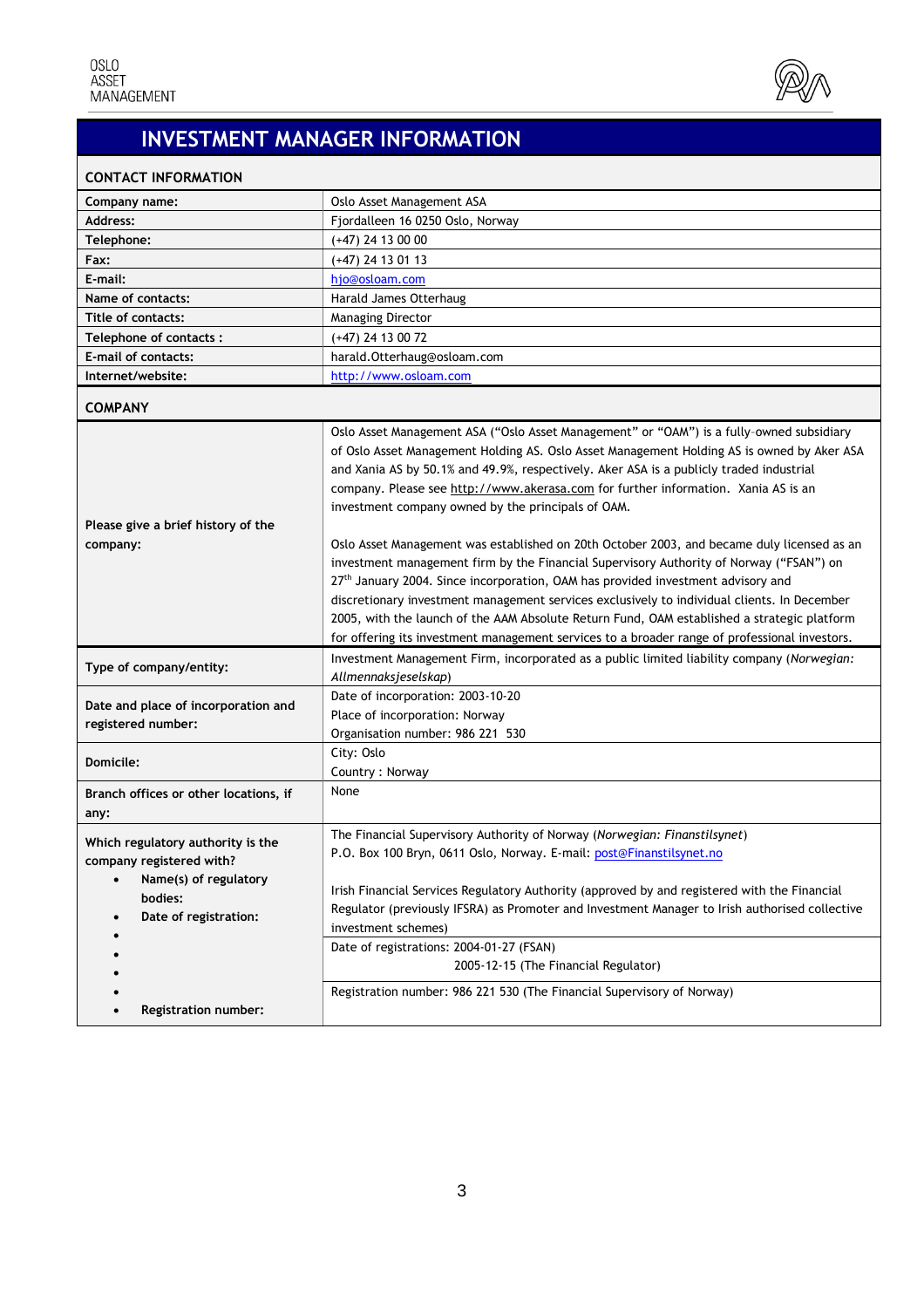# OSLO<br>ASSET<br>MANAGEMENT



| Scope of registered<br>$\bullet$<br>activities:                                                              | OAM is licensed by the FSAN to undertake the following investment services (core services):                                                                                                                                                                                                                                                                                                                                                                                                                                                                                              |
|--------------------------------------------------------------------------------------------------------------|------------------------------------------------------------------------------------------------------------------------------------------------------------------------------------------------------------------------------------------------------------------------------------------------------------------------------------------------------------------------------------------------------------------------------------------------------------------------------------------------------------------------------------------------------------------------------------------|
| List individuals also<br>registered with the same<br>authority in relation to the<br>company's registration: | Active management of investor's portfolios of financial instruments on a client-by-<br>$\bullet$<br>client basis and in accordance with investor's mandates (the Norwegian equivalent<br>of the investment service mentioned in the Annex to the Investment Services<br>Directive, Section A, no 3 (discretionary portfolio management))<br>Marketing of financial instruments<br>$\bullet$                                                                                                                                                                                              |
|                                                                                                              | Furthermore, Oslo Asset Management is registered with the FSAN to undertake the following<br>related services (non-core services):                                                                                                                                                                                                                                                                                                                                                                                                                                                       |
|                                                                                                              | Safekeeping and administration of financial instruments<br>$\bullet$<br>Advice on undertaking capital structure, industrial strategy and related questions<br>$\bullet$<br>Service relating to mergers and the purchase of undertakings<br>$\bullet$<br>Service related to underwriting<br>$\bullet$<br>Investment advice related to financial instruments<br>$\bullet$<br>Service related to foreign currency activity when linked to the provision of<br>$\bullet$<br>investment services<br>Safe custody services<br>$\bullet$                                                        |
|                                                                                                              | As a member of the European Economic Area ("EEA"), Norway has implemented all Council<br>Directives (EEC-directives) applicable to the financial sector. The Markets in Financial<br>Instruments Directive (MiFID) came into effect on 1 November 2007, replacing the existing<br>Investment Services Directive (ISD) Of 93/22/EEC of 10 May 1993. As such, the process for<br>obtaining a regulatory approval from the FSAN is quite extensive. In order to become duly<br>licensed, OAM had to prove that it would comply with statutory requirements. Inter alia, OAM<br>proved that: |
|                                                                                                              | Its manager had relevant experience from markets for financial instruments in two of<br>٠<br>the five years before he took up the position as manager, and further that he is of<br>good repute and during his work in dealing in financial instruments has acted in<br>conformity with the conduct of business rules (the aptitude test, also see below in<br>this respect);                                                                                                                                                                                                            |
|                                                                                                              | All members of the Board of Directors satisfied necessary requirements as to good<br>$\bullet$<br>repute and experience (the aptitude test, also see below in this respect);                                                                                                                                                                                                                                                                                                                                                                                                             |
|                                                                                                              | The shareholder is fit and proper to ensure sound and prudent management;<br>$\bullet$                                                                                                                                                                                                                                                                                                                                                                                                                                                                                                   |
|                                                                                                              | OAM's Articles of Association complied with mandatory requirements;<br>$\bullet$                                                                                                                                                                                                                                                                                                                                                                                                                                                                                                         |
|                                                                                                              | OAM's internal routines and controls complied with mandatory requirements;<br>$\bullet$                                                                                                                                                                                                                                                                                                                                                                                                                                                                                                  |
|                                                                                                              | OAM would fulfil statutory requirements regarding capital adequacy and minimum<br>$\bullet$<br>liable capital;                                                                                                                                                                                                                                                                                                                                                                                                                                                                           |
|                                                                                                              | OAM's business plan proved that OAM's capital base and income stream would suffice<br>$\bullet$<br>for 3 years' operations, based on the projected level of operations;                                                                                                                                                                                                                                                                                                                                                                                                                  |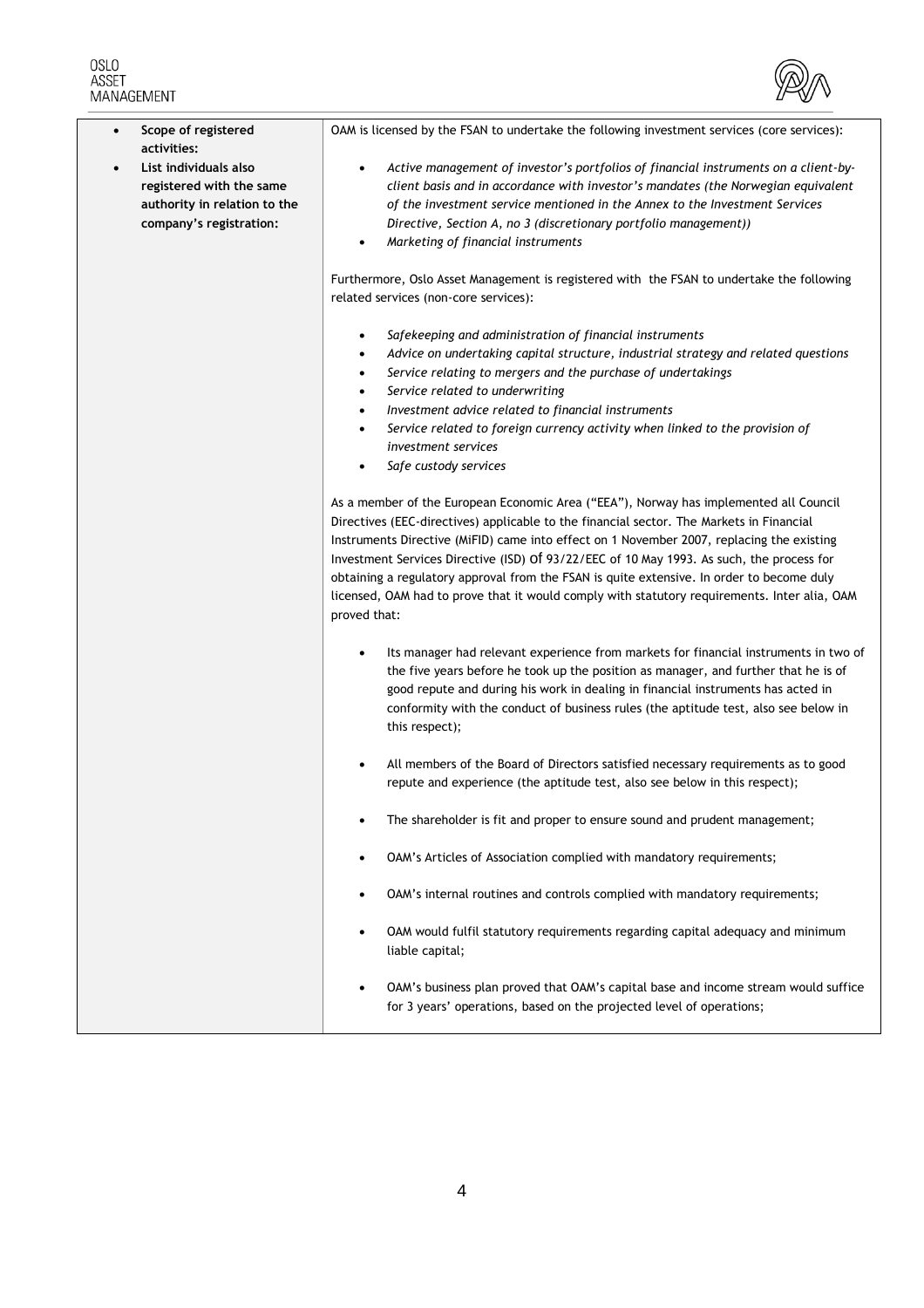

<span id="page-4-0"></span>

|                                                                                                                                      | The aptitude test which OAM's Managing Director and Board of Directors proved to satisfy is<br>quite extensive. The main requirements each person must fulfil relate to (i) professional skills<br>related to education and professional experience, (ii) conduct of behaviour (including a<br>requirement of having a certificate of good conduct), and (iii) financial reliability.<br>The following individuals have each satisfied the above requirements and are registered with<br>the FSAN: |  |
|--------------------------------------------------------------------------------------------------------------------------------------|----------------------------------------------------------------------------------------------------------------------------------------------------------------------------------------------------------------------------------------------------------------------------------------------------------------------------------------------------------------------------------------------------------------------------------------------------------------------------------------------------|--|
|                                                                                                                                      | <b>Trond Brandsrud</b><br>(Chairman)<br>$\bullet$<br>Finn Berg Jacobsen<br>(Director)<br>٠<br>Gabriella Teodora Bastiani<br>(Director)<br>٠<br>Harald James Otterhaug<br>(Managing Director)<br>٠                                                                                                                                                                                                                                                                                                  |  |
|                                                                                                                                      | OAM has been approved to act as a promoter and investment manager to Irish authorised<br>collective investment schemes by the Financial Regulator of Ireland. This was a requirement<br>because the AAM Absolute Return Fund Plc is a fund approved by the regulatory in Ireland<br>under the non-UCIT regime. This introduced additional regulatory oversight, including that<br>relating to the promoter and the custodian.                                                                      |  |
|                                                                                                                                      | OAM owns 100% of the shares in Oslo Management (Ireland) Limited, the management company<br>of AAM Absolute Return Fund Plc. The FSAN has approved OAM's shareholding in Oslo<br>Management (Ireland) Limited.                                                                                                                                                                                                                                                                                     |  |
| Specify nature of services provided<br>by the company (discretionary<br>investment management or advisory):                          | OAM provides both discretionary investment management and investment advisory services to<br>its clients. OAM have strict procedures to ensure fair treatment of discretionary clients,<br>advisory clients and the fund at all times.                                                                                                                                                                                                                                                             |  |
| Please list the total assets under<br>management by the company across<br>its different categories of clients<br>including the fund: | Total assets discretionary management: NOK 7.472 million (USD 1.240 mill)<br>of which NOK 3.778 million (USD 627 mill) relates to Norwegian fixed income<br>$\bullet$<br>mandates (Aker ASA, Aker Pension Fund & Aker Insurance)<br>of which NOK 3.694 million (USD 613 mill) relates to the AAM Absolute Return Fund<br>$\bullet$                                                                                                                                                                 |  |
| <b>OWNERSHIP</b>                                                                                                                     |                                                                                                                                                                                                                                                                                                                                                                                                                                                                                                    |  |
|                                                                                                                                      | Oslo Asset Management is a 100% owned subsidiary of Oslo Asset Management Holding AS.<br>Oslo Asset Management Holding ASA is owned by Aker ASA and Xania AS by 50.1% and 49.9%,<br>respectively. Aker ASA is a listed company on the Oslo Stock Exchange. TRG Holding AS owns<br>66.66% of Aker ASA. Xania AS is owned by the principals of OAM.                                                                                                                                                  |  |
| Describe the company's ownership<br>structure, name of its owners, their<br>percentage ownership, and their role                     | Oslo Asset Management Holding AS, Aker ASA, or any of its representatives, are not involved in                                                                                                                                                                                                                                                                                                                                                                                                     |  |
| within the company:                                                                                                                  | the day to day operations of Oslo Asset Management. However, Oslo Asset Management Holding<br>AS, as the sole owner of Oslo Asset Management, may be required to resolve on matters<br>presented to the general assembly, including the appointment of directors. Moreover, OAM has<br>entered into service level agreements for the provision of certain administrative services<br>(including facility management, accounting, payroll and ITC services) with Aker ASA.                          |  |
| <b>ORGANISATION</b>                                                                                                                  |                                                                                                                                                                                                                                                                                                                                                                                                                                                                                                    |  |
| How many full-time employees are<br>there?                                                                                           | 9 full-time employees                                                                                                                                                                                                                                                                                                                                                                                                                                                                              |  |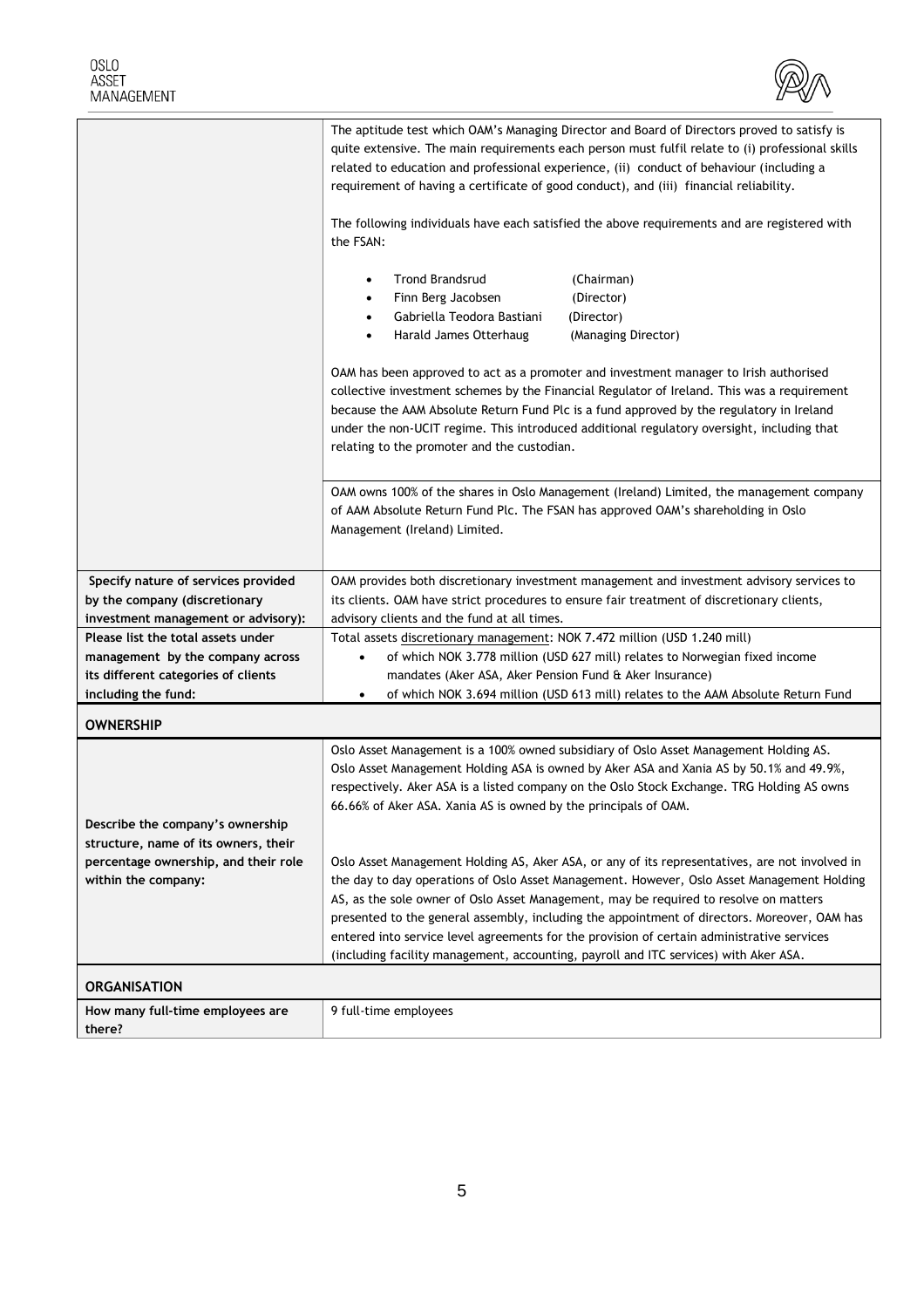

<span id="page-5-0"></span>

| Please provide a short background of<br>principals (education, career<br>background, etc.):<br>Please, attach information if<br>necessary. | Managing Director/Investment Manager: Harald James Otterhaug<br>Chief Operations Officer/IR: Petter Sogn<br>Compliance Officer: Annar Schiander<br>Operations: Kine Sagstad<br>Senior Analyst: Lars Tjeldflaat<br>Investment Analyst: Simon Johannessen<br>Investment Analyst: Morten Kielland<br>Investment Analyst: Børge Johansen<br>Investment Analyst: Ole André Hagen<br>Please see Fund Presentation Biographies (Appendix 1) for further details                                                                                                                                                                                                                                                                                                                                                                                                                                                                                                                                                                                                                                                                                                                                                                                                                                |                                                      |
|--------------------------------------------------------------------------------------------------------------------------------------------|-----------------------------------------------------------------------------------------------------------------------------------------------------------------------------------------------------------------------------------------------------------------------------------------------------------------------------------------------------------------------------------------------------------------------------------------------------------------------------------------------------------------------------------------------------------------------------------------------------------------------------------------------------------------------------------------------------------------------------------------------------------------------------------------------------------------------------------------------------------------------------------------------------------------------------------------------------------------------------------------------------------------------------------------------------------------------------------------------------------------------------------------------------------------------------------------------------------------------------------------------------------------------------------------|------------------------------------------------------|
| How many investment professionals<br>(portfolio managers, analysts, etc) in<br>the company?                                                | 6 full-time investment professionals                                                                                                                                                                                                                                                                                                                                                                                                                                                                                                                                                                                                                                                                                                                                                                                                                                                                                                                                                                                                                                                                                                                                                                                                                                                    |                                                      |
| What are the average years of<br>professional experience?                                                                                  | The employees of OAM have on average 11.9 years of professional experience.<br>Total<br>13<br>Harald James Otterhaug:<br>Petter Sogn:<br>14<br>Lars Tjeldflaat:<br>22<br>Simon Johannessen:<br>7<br>Kine Sagstad:<br>2<br>Morten Kielland:<br>7<br>Børge Johansen:<br>12<br>Annar Schiander<br>15<br>15<br>Ole André Hagen                                                                                                                                                                                                                                                                                                                                                                                                                                                                                                                                                                                                                                                                                                                                                                                                                                                                                                                                                              |                                                      |
| Describe how the company is<br>organised:                                                                                                  | The overall organisational structure, risk monitoring and compliance function, management<br>policies and internal control procedures are designed in order to limit or mitigate operational<br>risks and control investment risks whilst ensuring ongoing compliance with regulatory<br>requirements. Moreover, segregation of duties and arrangements with third-party service<br>providers are combined in order to ensure that the appropriate level of independent checks<br>and balances exists whilst enabling internal resources to focus on core business functions. OAM<br>has a clear separation between the front office and mid-/back-office. Front-office functions<br>are carried out by the Managing Director and the Investment Manager, while the Chief<br>Operations Officer and Compliance Officer are responsible for mid-/back-office and<br>compliance. The relationships with fund administrators, custodians, auditors and prime brokers<br>are closely monitored and described in greater detail below.<br>Going forward, OAM will continue to develop its internal controls and operational procedures<br>whilst selectively recruiting people that are competent and demonstrate that they share our<br>core values of integrity, dedication and discipline |                                                      |
| What has been the turnover rate                                                                                                            | Two people have left the company since inception. Kristian Salvador (operations) left OAM in                                                                                                                                                                                                                                                                                                                                                                                                                                                                                                                                                                                                                                                                                                                                                                                                                                                                                                                                                                                                                                                                                                                                                                                            |                                                      |
| among the company's personnel?<br>Where do the primary trading,<br>research, and portfolio management<br>activities take place?            | October 2010, and Sigmund Lystrup (fixed income) left the company in June 2011.<br>At the office of OAM in Oslo, Norway                                                                                                                                                                                                                                                                                                                                                                                                                                                                                                                                                                                                                                                                                                                                                                                                                                                                                                                                                                                                                                                                                                                                                                 |                                                      |
| Where are the accounts maintained?                                                                                                         | The accounts of OAM are maintained at the office of OAM in Oslo, Norway.                                                                                                                                                                                                                                                                                                                                                                                                                                                                                                                                                                                                                                                                                                                                                                                                                                                                                                                                                                                                                                                                                                                                                                                                                |                                                      |
|                                                                                                                                            |                                                                                                                                                                                                                                                                                                                                                                                                                                                                                                                                                                                                                                                                                                                                                                                                                                                                                                                                                                                                                                                                                                                                                                                                                                                                                         |                                                      |
| <b>MANAGER REFERENCES</b>                                                                                                                  |                                                                                                                                                                                                                                                                                                                                                                                                                                                                                                                                                                                                                                                                                                                                                                                                                                                                                                                                                                                                                                                                                                                                                                                                                                                                                         |                                                      |
| Please provide references of the<br>principals involved in the<br>management of the fund?<br>Name:<br>$\bullet$                            | Reference for:<br>Harald James Otterhaug and Petter Sogn<br>Håvard Gulbrandsen                                                                                                                                                                                                                                                                                                                                                                                                                                                                                                                                                                                                                                                                                                                                                                                                                                                                                                                                                                                                                                                                                                                                                                                                          | Reference for:<br>Lars Tjeldflaat<br>Aage Schaanning |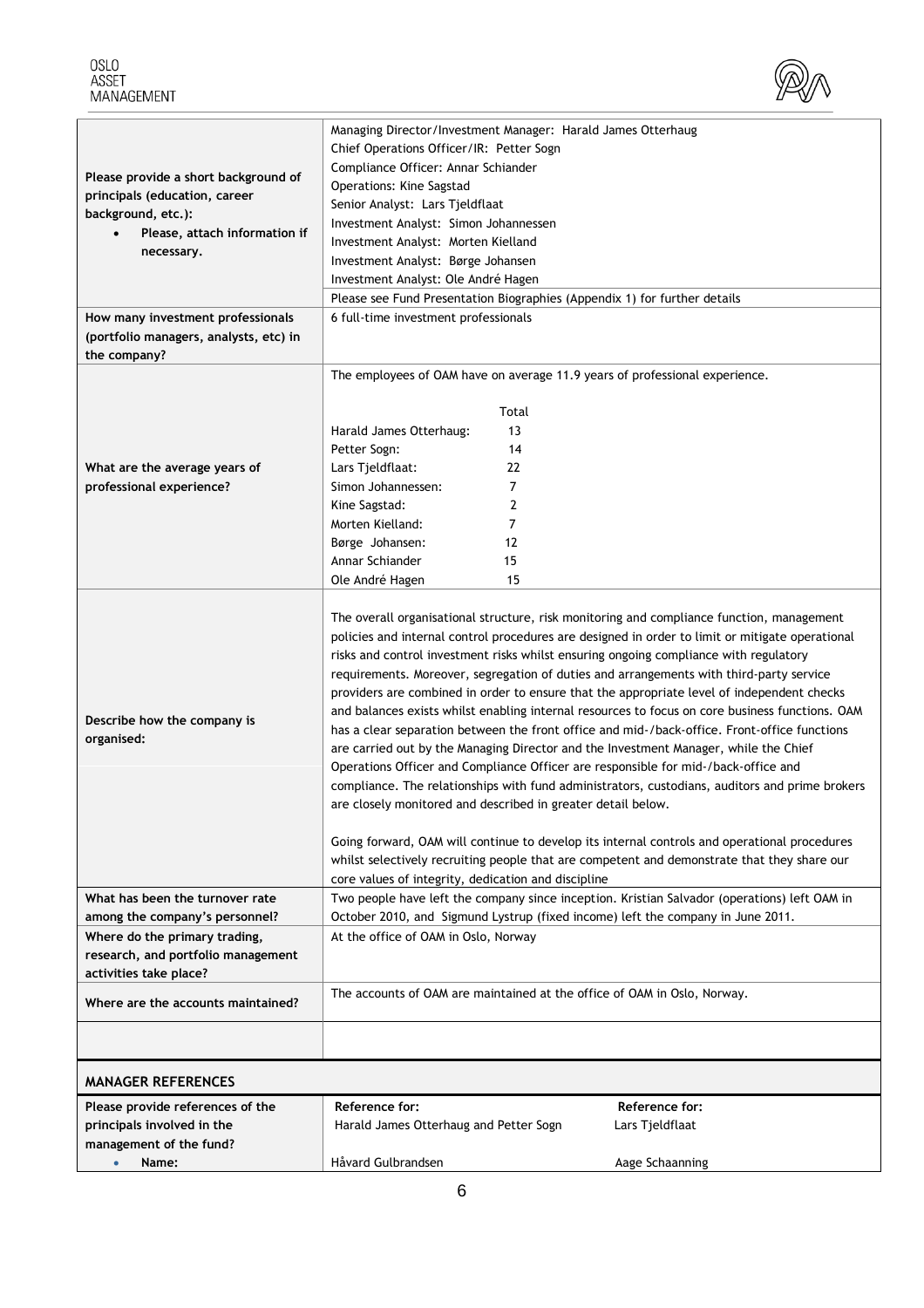

<span id="page-6-0"></span>

|           | Profession:               | Managing director          | Portfolio Manager        |
|-----------|---------------------------|----------------------------|--------------------------|
| ۰         | Company:                  | KLP Asset Management ASA   | KLP Asset Management ASA |
|           | Title:                    | Managing director          | Chief Investment Officer |
|           | Telephone:                | +47 22 03 35 00            | +47 22 03 79 01          |
| ۰         | Fax:                      |                            | + 47 22 04 39 50         |
|           | E-mail:                   | haavard.gulbrandsen@klp.no | aage.schaanning@klp.no   |
| $\bullet$ | Current and past          | Former employer            | Former employer          |
|           | relationship with the     |                            |                          |
|           | company or its principal: |                            |                          |

## **FUND INFORMATION – AAM ABSOLUTE RETURN FUND**

### **FUND DETAILS**

| <b>Contact details:</b>                |                                                                                                   |  |
|----------------------------------------|---------------------------------------------------------------------------------------------------|--|
| Name:                                  | AAM Absolute Return Fund plc                                                                      |  |
| Address:                               | 1 George's Quay Plaza                                                                             |  |
|                                        | George's Quay                                                                                     |  |
|                                        | Dublin 2, Ireland                                                                                 |  |
| Telephone:<br>$\bullet$                | $+(353)$ 14 36 36 22                                                                              |  |
| Fax:                                   | $+(353)$ 14 36 36 01                                                                              |  |
| E-mail:                                | sandra.kearns@ubs.com                                                                             |  |
| Internet:                              | Open-ended investment company pursuant to                                                         |  |
| <b>Fund structure:</b>                 | Part XII of the Companies Act, 1990 for marketing solely to professional investors                |  |
|                                        | Incorporated and registered in Ireland as an investment company with variable                     |  |
| Legal entity:                          | capital under the companies Acts, 1963 to 2005                                                    |  |
| Domicile:                              | Ireland                                                                                           |  |
| Date of inception:                     | 8 <sup>th</sup> of December 2005                                                                  |  |
| Is the fund regulated?                 | Yes, regulated and supervised by the Irish Financial Services Regulatory Authority                |  |
|                                        | Not listed. It was not felt necessary to list due to the authorised status in Ireland of the fund |  |
| Is the fund listed on any exchange(s)? | itself.                                                                                           |  |
| <b>FEES</b>                            |                                                                                                   |  |
| <b>Management fee:</b>                 | The Manager is entitled to an annual fee of 1.5 %                                                 |  |
|                                        | Administration fees charged by the third party fund administrator are not charged directly to     |  |
| <b>Administration fee:</b>             | the fund and is met through the management fee that the manager receives                          |  |
|                                        | The Manager is entitled to a performance fee of 20%. The performance fee is calculated            |  |
| Incentive fee:                         | annually on a share-by-share basis so that each share is charged a performance fee that           |  |
|                                        | equates precisely with that share's performance.                                                  |  |
|                                        | A high water mark applies to the calculation of performance fees. The High Water Mark             |  |
| Hurdle rate/high water mark:           | Amount per Share is the Net Asset Value per Share in effect immediately after the last day off    |  |
|                                        | a Calculation Period preceding any subsequent Calculation Period in respect of which a            |  |
|                                        | Performance Fee was payable.                                                                      |  |
| Sales fee:                             | None                                                                                              |  |
| <b>Redemption fee:</b>                 | None                                                                                              |  |
|                                        | The following fees incurred by the fund are applicable:                                           |  |
|                                        | Stock loan fees<br>$\bullet$                                                                      |  |
|                                        | Directors fees                                                                                    |  |
| Any other fees:                        | Auditor fees                                                                                      |  |
|                                        | Custodian fees                                                                                    |  |
|                                        | Broker commissions and fees                                                                       |  |
|                                        | Listing fees                                                                                      |  |
|                                        | Legal fees<br>$\bullet$                                                                           |  |
| What costs, if any, are recharged to   | None                                                                                              |  |
| the fund?                              |                                                                                                   |  |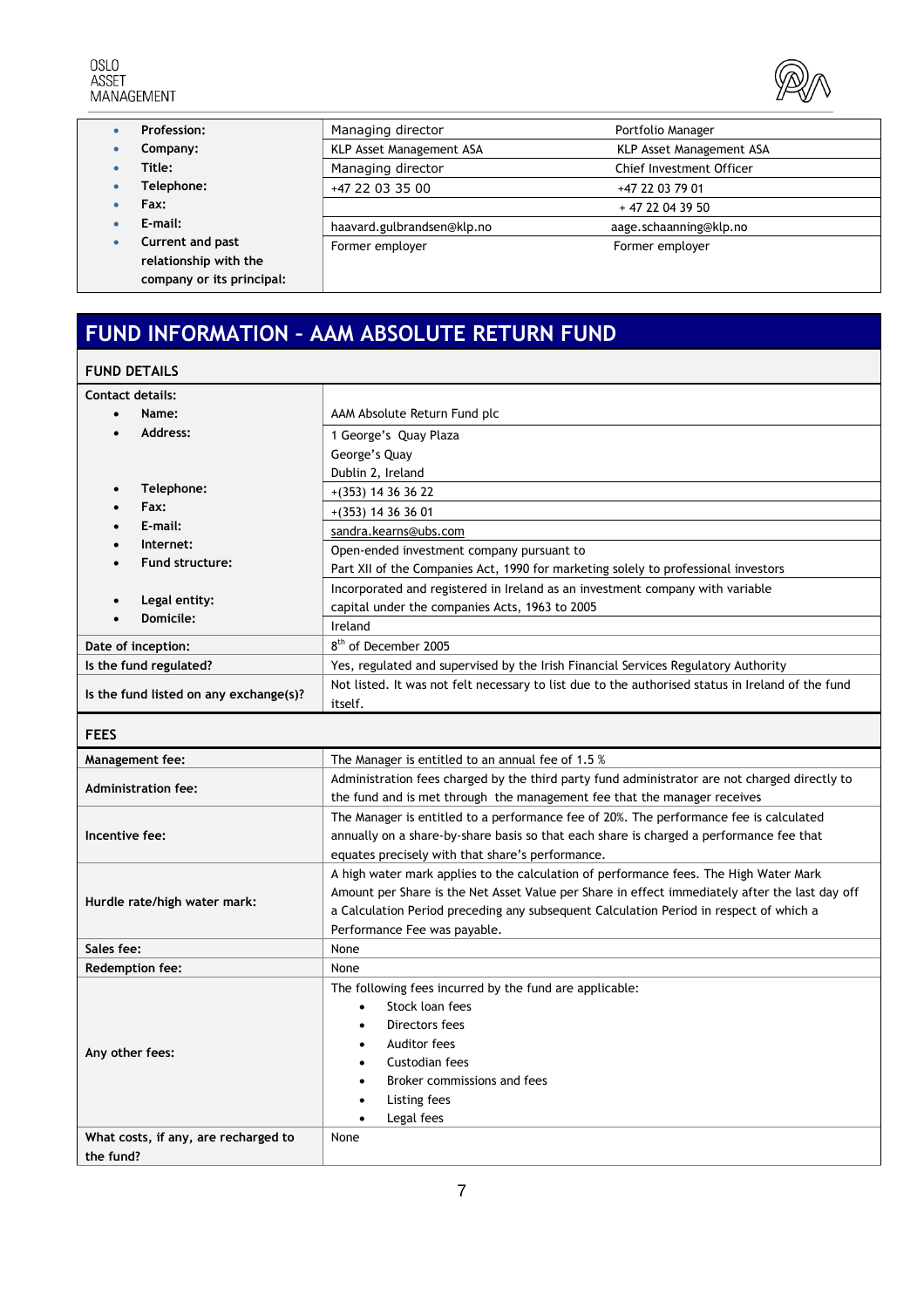

<span id="page-7-0"></span>

| Are your fees calculated and charged<br>in terms                |                                                                                                                                                                                            |
|-----------------------------------------------------------------|--------------------------------------------------------------------------------------------------------------------------------------------------------------------------------------------|
| of equalisation structure by:                                   | No                                                                                                                                                                                         |
| Issuing a different series of<br>$\bullet$<br>shares every time | No                                                                                                                                                                                         |
| shareholders subscribe?                                         | No                                                                                                                                                                                         |
| The Equalisation Share<br>$\bullet$<br>method?                  |                                                                                                                                                                                            |
| The Equalisation and<br>$\bullet$                               | Yes                                                                                                                                                                                        |
| <b>Depreciation Deposit</b><br>method?                          | No                                                                                                                                                                                         |
| The Equalisation-<br>$\bullet$                                  |                                                                                                                                                                                            |
| Adjustment method?<br>Others? (Please describe):                |                                                                                                                                                                                            |
| Do you ever share fees with a third                             | No                                                                                                                                                                                         |
| party?                                                          |                                                                                                                                                                                            |
| Have any investors been granted<br>rebates?                     | No                                                                                                                                                                                         |
| Disclose any soft dollar/soft                                   | No soft commission agreements                                                                                                                                                              |
| commission agreement(s):                                        |                                                                                                                                                                                            |
| <b>INVESTMENT/REDEMPTION AND LOCK UP TERMS</b>                  |                                                                                                                                                                                            |
| Minimum initial investment / holding:                           | Euro 100 000 or its foreign currency equivalent                                                                                                                                            |
| Minimum subsequent investment:                                  | No minimum limit on subsequent investments                                                                                                                                                 |
| Subscription frequency (when):                                  | Monthly (the first business day of each calendar month or such other day(s) that the directors<br>may determine, on prior notification to shareholders and with approval of the custodian) |
| Redemption frequency (when):                                    | Monthly (the first business day of each calendar month or such other day(s) that the directors                                                                                             |
|                                                                 | may determine, on prior notification to shareholders and with approval of the custodian)<br>Dealing deadline in relation to applications for subscription and                              |
|                                                                 | repurchase of shares is 10.00 a.m. (Irish time) on the 3rd business day                                                                                                                    |
|                                                                 | prior to the relevant dealing day although the directors may agree to                                                                                                                      |
| Redemption notice period:                                       | waive the notice period at their discretion provided such applications are                                                                                                                 |
|                                                                 | received before the valuation point for the relevant dealing day.                                                                                                                          |
|                                                                 |                                                                                                                                                                                            |
|                                                                 | Notice period for redemptions $t + 45$ days.                                                                                                                                               |
| Redemption cash proceeds time                                   | Proceeds will be paid five business days after the relevant dealing day                                                                                                                    |
| period:                                                         | assuming timely receipt of all duly signed repurchase documentation<br>The company may decline to effect a repurchase which would have                                                     |
|                                                                 | the effect of reducing the value of any holding of shares below the                                                                                                                        |
|                                                                 | minimum holding. Any repurchase request having such an effect may be                                                                                                                       |
|                                                                 | treated by the company as a request to repurchase the shareholder's                                                                                                                        |
|                                                                 | entire holding                                                                                                                                                                             |
|                                                                 |                                                                                                                                                                                            |
|                                                                 | The directors are entitled to limit the number of shares repurchased on                                                                                                                    |
| Does the fund have any lock-up                                  | any dealing day to shares representing 25 per cent of the Net Asset                                                                                                                        |
| period or any other liquidity                                   | Value of the shares in issue. In this event, the limitation will apply pro                                                                                                                 |
| constraints?                                                    | rata so that all shareholders wishing to have shares repurchased on that                                                                                                                   |
|                                                                 | dealing day realize the same proportion of shares and shares not                                                                                                                           |
|                                                                 | repurchased, but which would otherwise have been repurchased, will be                                                                                                                      |
|                                                                 | carried forward for repurchase on the next dealing day and will be dealt                                                                                                                   |
|                                                                 | with in priority (on a rateable basis) to repurchase requests received<br>subsequently. If requests for repurchase are so carried forward, the                                             |
|                                                                 | Administrator will inform the Shareholders affected.                                                                                                                                       |
|                                                                 |                                                                                                                                                                                            |
|                                                                 | The directors may at the time of extraordinary events temporarily suspend                                                                                                                  |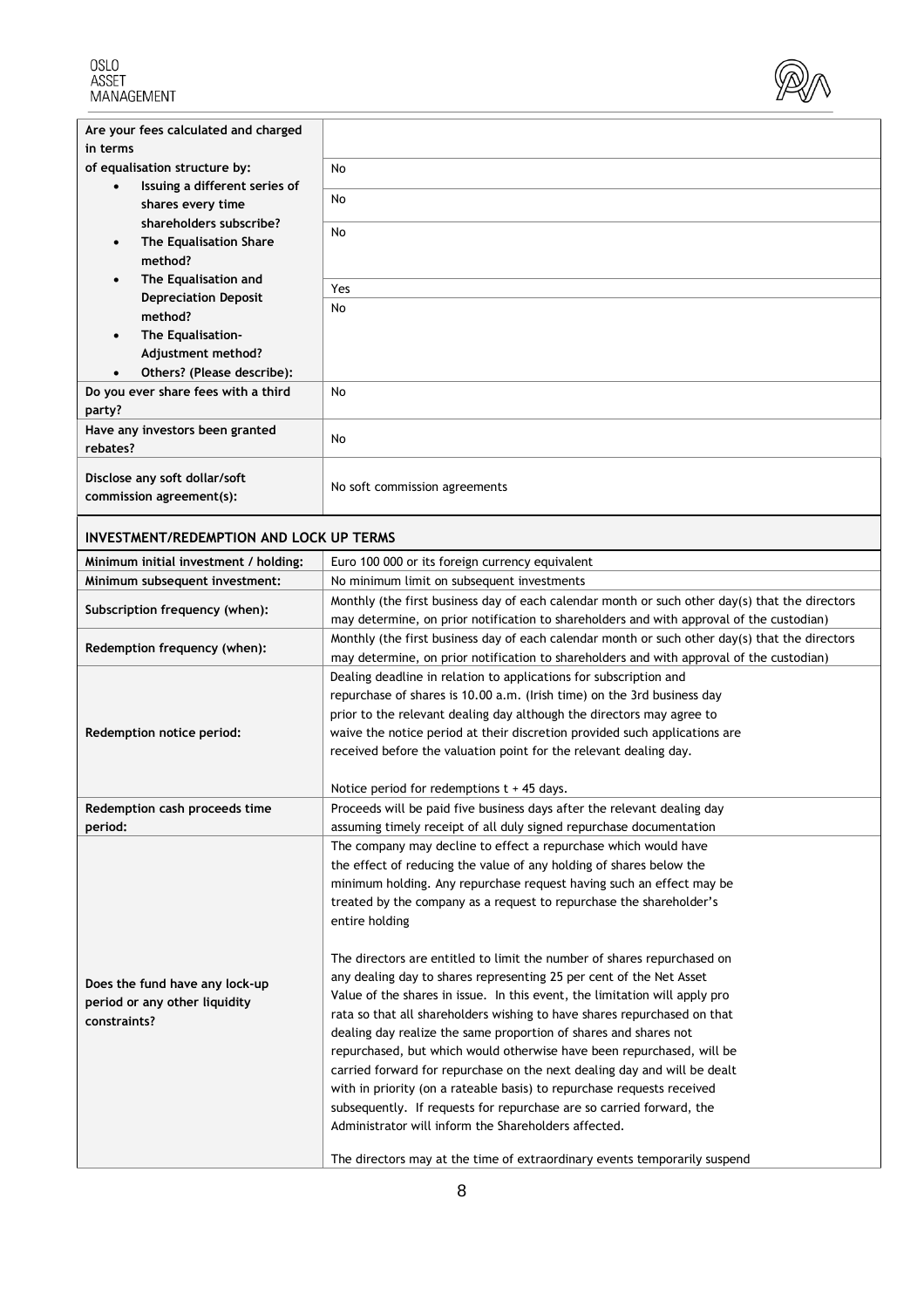

<span id="page-8-0"></span>

|                                                              | calculation of the Net Asset Value of the company and the right of                                   |
|--------------------------------------------------------------|------------------------------------------------------------------------------------------------------|
|                                                              | shareholders to require the issue or repurchase of shares and the payment                            |
|                                                              | of repurchase proceeds                                                                               |
| Does the fund allow for transfer of                          |                                                                                                      |
| shares or limited partnership<br>interests between nominees? | No                                                                                                   |
|                                                              |                                                                                                      |
| <b>FUND DIRECTORS</b>                                        |                                                                                                      |
| Please list the number of directors,                         |                                                                                                      |
| their names, the degree of                                   | Michael Boyce - Independent Director (also Director of Aker Management Ireland Ltd) - since          |
| relationship with company manager                            | inception of the fund                                                                                |
| and service providers and the                                | Adrian Waters - Independent Director (also Director of Aker Management Ireland Ltd) - since          |
| duration of the company's                                    | inception of the fund                                                                                |
| professional relationship with each                          | Petter Sogn - CFO OAM                                                                                |
| director:                                                    | Petter Sogn replaced Harald James Otterhaug as director of the fund in 2008.                         |
| <b>FUND ADMINISTRATOR</b>                                    |                                                                                                      |
| <b>Details:</b>                                              |                                                                                                      |
| Name:<br>$\bullet$                                           | <b>UBS Fund Services (Ireland) Limited</b>                                                           |
| Address:                                                     | 1 George's Quay Plaza, George's Quay, Dublin 2, Ireland                                              |
| Telephone:                                                   | $+(353)$ 14 36 36 00                                                                                 |
| Fax:                                                         | $+(353)$ 14 36 36 01                                                                                 |
| E-mail:                                                      |                                                                                                      |
| Name of contact:                                             | Sandra Kearns                                                                                        |
| Telephone of contact:                                        | $+(353)$ 14 36 36 22                                                                                 |
| E-mail of contact:                                           | sandra.kearns@ubs.com                                                                                |
| Duration of the company's                                    | Since inception of the fund                                                                          |
|                                                              |                                                                                                      |
| professional relationship with the                           |                                                                                                      |
| Administrator?                                               |                                                                                                      |
| <b>FUND PRICING</b>                                          |                                                                                                      |
|                                                              | UBS Fund Services (Ireland) Limited.                                                                 |
|                                                              | In the event where no price is currently available or the current price does not in the              |
| Who is responsible for obtaining                             | directors' opinion represent fair market value the price shall be the                                |
| valuations and how are any difficult-                        | probable realisation value estimated with care and in good faith by the                              |
| to-price assets or instruments priced?                       | directors or a competent person appointed by the directors and, in each case                         |
|                                                              | approved by the custodian                                                                            |
| <b>PRIME BROKER</b>                                          |                                                                                                      |
| Details:                                                     |                                                                                                      |
| Name:<br>$\bullet$                                           | UBS AG, London Branch                                                                                |
| Address:<br>$\bullet$                                        | 1 Finsbury Avenue, London EC2M 2PP, United Kingdom                                                   |
| Telephone:                                                   | +44 (0)20 7567 9431                                                                                  |
| Fax:                                                         | +44 (0)20 7567 0045                                                                                  |
| E-mail:                                                      | Annabel. Williams@ubs.com                                                                            |
| Duration of your professional                                | Since inception of the fund                                                                          |
| relationship:                                                |                                                                                                      |
| Are the assets held in the name of                           | Yes                                                                                                  |
| the fund? If not, please explain:                            |                                                                                                      |
|                                                              | The fund's cash is not segregated from the Prime Broker's own assets. Client money is held           |
| Are all or any of the assets                                 | with the cash of UBS AG (A rated). The client money rules do not apply to cash held in an            |
| segregated from the Prime Broker's<br>assets?                | account by UBS AG because UBS AG is a bank. Full controls and protection required by banks           |
|                                                              | are therefore mandatory. All other assets than cash are segregated from the Prime Broker's<br>assets |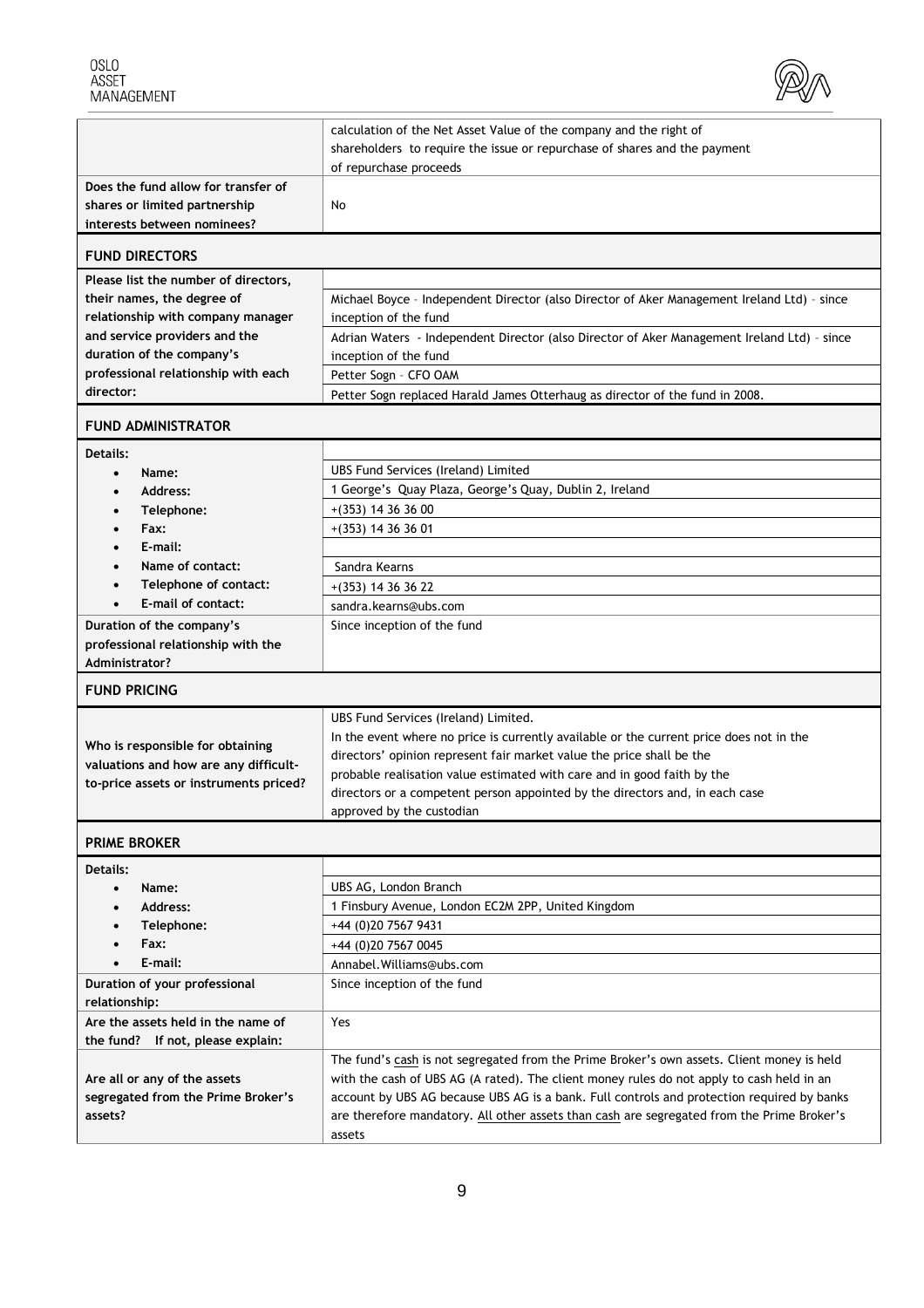

<span id="page-9-0"></span>

| Do you use multiple Prime Brokers?<br>If so, please give details:                                                                                                                              | Yes, we use UBS AG since inception & Morgan Stanley since 01.01.2010                                                                                                                                                                                                                                                                                                                       |
|------------------------------------------------------------------------------------------------------------------------------------------------------------------------------------------------|--------------------------------------------------------------------------------------------------------------------------------------------------------------------------------------------------------------------------------------------------------------------------------------------------------------------------------------------------------------------------------------------|
| Does the Prime Broker have<br>insurance?                                                                                                                                                       | Yes. UBS AG purchases supplemental account protection from London Insurers to safeguard<br>customer assets. In the unlikely event of bankruptcy, the policy will provide coverage from<br>losses in excess of the coverage provided by the Financial Services Compensation Scheme 2000,<br>as amended. The policy has USD 600 million aggregate limit of liability for all customer claims |
| Can the assets of the fund be pledged<br>or in any other manner used to<br>support another entity's liabilities?<br>Does the company or any affiliate<br>ever take "custody" of client assets? | No<br>No                                                                                                                                                                                                                                                                                                                                                                                   |
| <b>PRIME BROKER</b>                                                                                                                                                                            |                                                                                                                                                                                                                                                                                                                                                                                            |
| Details:                                                                                                                                                                                       | Morgan Stanley & Co. International plc                                                                                                                                                                                                                                                                                                                                                     |
| Name:<br>$\bullet$<br>Address:<br>$\bullet$<br>Telephone:                                                                                                                                      | 25 Cabot Square, Canary Wharf, London E14 4QA, United Kingdom<br>+44 (0) 20 7425-8266                                                                                                                                                                                                                                                                                                      |
| Fav.                                                                                                                                                                                           | $(11.10)$ OO JOEC 1050                                                                                                                                                                                                                                                                                                                                                                     |

| Telephone:                            | +44 (U) 20 / 425-8200                                                                         |
|---------------------------------------|-----------------------------------------------------------------------------------------------|
| Fax:                                  | +44 (0) 20 7056-4658                                                                          |
| E-mail:<br>$\bullet$                  | Gordon.Corbett@morganstanley.com                                                              |
| Duration of your professional         | Since January 1st 2010                                                                        |
| relationship:                         |                                                                                               |
| Are the assets held in the name of    | Yes                                                                                           |
| the fund? If not, please explain:     |                                                                                               |
| Are all or any of the assets          | Yes                                                                                           |
| segregated from the Prime Broker's    |                                                                                               |
| assets?                               |                                                                                               |
| Do you use multiple Prime Brokers?    | Yes, we use UBS AG since inception & Morgan Stanley since 01.01.2010                          |
| If so, please give details:           |                                                                                               |
|                                       |                                                                                               |
| Does the Prime Broker have            | Yes. Morgan Stanley has excess FSCS insurance provided by Lloyds of London. The limit of this |
|                                       | policy is \$1 billion. The coverage excludes losses to customers who are not eligible for     |
| insurance?                            | Financial Services Compensation Scheme Protection in the UK.                                  |
| Can the assets of the fund be pledged | No                                                                                            |
| or in any other manner used to        |                                                                                               |
| support another entity's liabilities? |                                                                                               |
| Does the company or any affiliate     | No                                                                                            |
| ever take "custody" of client assets? |                                                                                               |

### **CUSTODIAN**

| <b>CUJIVDIAI</b>                   |                                                                                            |
|------------------------------------|--------------------------------------------------------------------------------------------|
| Details:                           |                                                                                            |
| Name:<br>$\bullet$                 | JP Morgan Bank (Ireland) plc                                                               |
| Address:<br>$\bullet$              | International Financial Services Centre, Dublin 1, Ireland                                 |
| Telephone:                         | 00 353 1612 3335                                                                           |
| Fax:<br>$\bullet$                  | 00 353 1612 5780                                                                           |
| E-mail:<br>$\bullet$               | michelle.m.mcginty@jpmorgan.com                                                            |
| Duration of the company's'         | Since 01.01.2010. Prior to JP Morgan we used UBS since inception. The change was triggered |
| professional relationship with the | when we added Morgan Stanley as a second PB since UBS could not support multiple PBs.      |
| Custodian:                         |                                                                                            |
| <b>AUDITOR</b>                     |                                                                                            |
| Details:                           |                                                                                            |
| Name:                              | <b>KPMG</b>                                                                                |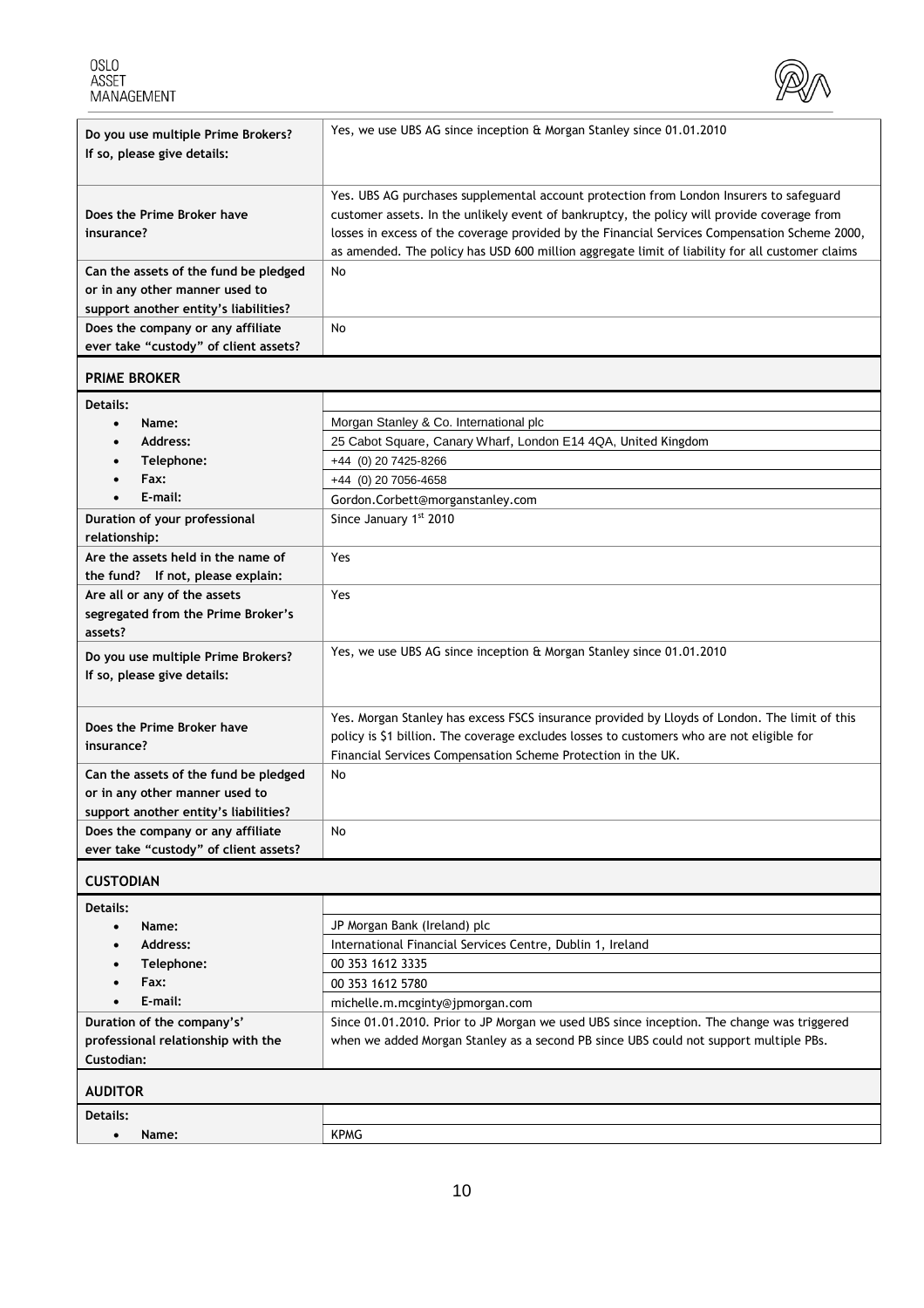

<span id="page-10-0"></span>

| Address:                            | 1 Harbour Place, International Financial Centre, North Wall Quay, Dublin 1,                 |
|-------------------------------------|---------------------------------------------------------------------------------------------|
|                                     | Ireland                                                                                     |
| Telephone:                          | $+(353) - 1 - 700 - 4266$                                                                   |
| Fax:                                | $(+353) -1 - 775 - 4266$                                                                    |
| E-mail:                             | shahnawaz.mirza@kpmg.ie                                                                     |
| Duration of the company's           | Since inception of the fund                                                                 |
| professional relationship with the  |                                                                                             |
| auditor:                            |                                                                                             |
| <b>LEGAL ADVISER(S)</b>             |                                                                                             |
|                                     |                                                                                             |
| Details:                            | A & L Goodbody (Irish legal adviser)                                                        |
| Name:<br>$\bullet$                  | Bugge, Arentz-Hansen & Rasmussen ("BA-HR"), Norwegian legal adviser)                        |
| Address:<br>$\bullet$               | International Financial Service Centre (BA-HR: Stranden 1, 0117 Oslo)                       |
| Telephone:<br>Fax:                  | (+353) 16 49 23 27 (BA-HR: +47 22 83 02 70)                                                 |
| E-mail:                             | (+353) 16 49 26 49 (BA-HR+47 22 83 07 95)                                                   |
|                                     | mbarr@algoodbody.com (BA-HR: ph@bahr.no)                                                    |
| Duration of the company's           | Since inception of the fund                                                                 |
| professional relationship with the  |                                                                                             |
| <b>Legal Advisers:</b>              |                                                                                             |
| <b>GENERAL</b>                      |                                                                                             |
| Have the Administrator, Prime       |                                                                                             |
| Broker, Custodian or Auditors been  | Yes, we changed custodian from UBS to JP Morgan. We also added Morgan Stanley as a second   |
| changed within the past 3 years? If | PB. Both changes were made 01.01.2010                                                       |
| so, why?                            |                                                                                             |
| Do either the Prime Broker(s) or    | UBS AG has a long term credit rating of A2 from Moody's and A from Standard & Poor's and a  |
| Administrator hold a credit rating? | short term rating of P-1 and A-1 respectively.                                              |
| Please provide details:             | MSI plc has been assigned a long term rating of Baa1 by Moody's and A- by Standard & Poor's |
|                                     | and short term ratings of P-2 and A-2 respectively.                                         |
| <b>FUND PROMOTERS</b>               |                                                                                             |
| What external promoters, if any,    | Oslo Asset Management is the promoter of the fund                                           |
| have been appointed by the company  |                                                                                             |
| for the fund?                       |                                                                                             |
| Duration of the company's           | Oslo Asset Management has been the promoter of the fund since inception                     |
| professional relationship with any  |                                                                                             |
| promoter:                           |                                                                                             |

| <b>DATA OVERVIEW</b>                                                 |                                                                                                                                                                                                    |
|----------------------------------------------------------------------|----------------------------------------------------------------------------------------------------------------------------------------------------------------------------------------------------|
| <b>FUND ASSETS</b>                                                   |                                                                                                                                                                                                    |
| Please list the size of the fund's net<br>assets:                    | Net Asset Value as of $31st$ of July 2012: NOK 3.694 million (USD 613 million)                                                                                                                     |
| What percentage of assets is<br>represented by the largest investor? | The largest investor currently holds 19.98 % of the fund. The fund was launched with strategic<br>seeding after which marketing would commence. Investments from other investors are now<br>sought |
| <b>CAPACITY MANAGEMENT</b>                                           |                                                                                                                                                                                                    |
| What is the maximum capacity of<br>your fund?                        | The fund capacity is estimated to USD 1,000 million                                                                                                                                                |
| Will new money be accepted after<br>capacity is reached?             | Fund capacity will be reviewed on an ongoing basis. New money will only be accepted if not<br>considered to negatively impact the investment performance of the fund                               |
| How will front/back-office operations                                | A significant increase in assets under management will not materially change our current                                                                                                           |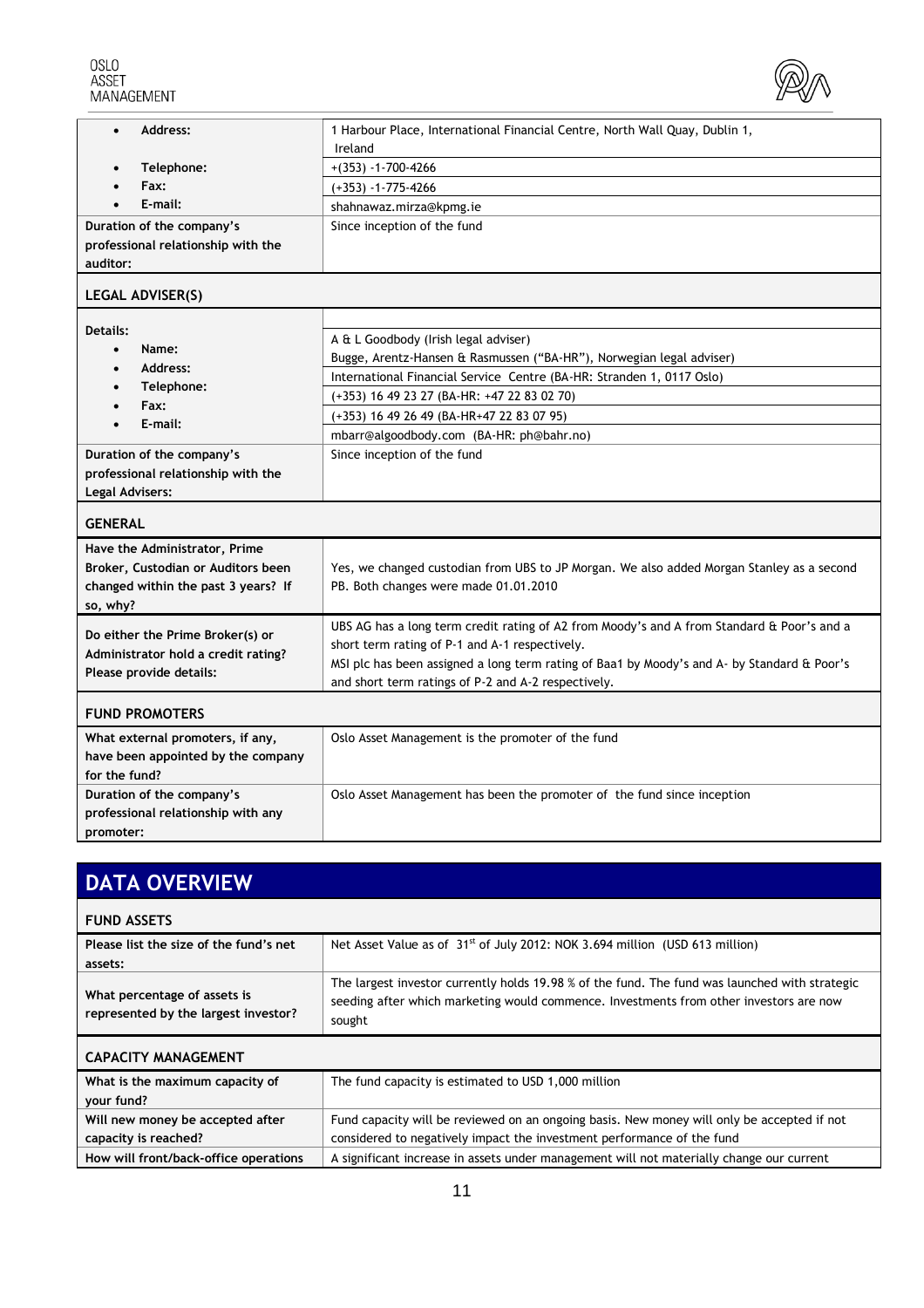

<span id="page-11-0"></span>

| be affected in the event of significant<br>increase in assets under<br>management, and what measures will<br>be taken?                              | investment strategy. We will continue to ensure that overall portfolio liquidity is maintained<br>and gradually expand our front-/back-office operations                                                                                                                                                                                                                                                                                                                                                                      |
|-----------------------------------------------------------------------------------------------------------------------------------------------------|-------------------------------------------------------------------------------------------------------------------------------------------------------------------------------------------------------------------------------------------------------------------------------------------------------------------------------------------------------------------------------------------------------------------------------------------------------------------------------------------------------------------------------|
| WITHDRAWALS                                                                                                                                         |                                                                                                                                                                                                                                                                                                                                                                                                                                                                                                                               |
| What were the largest withdrawals in<br>your fund since inception?<br>Date:<br>% of NAV:<br>Reasons:                                                | 31.12.2008<br>13%<br>Liquidity reasons                                                                                                                                                                                                                                                                                                                                                                                                                                                                                        |
| <b>MANAGEMENT TEAM'S CO-INVESTMENT</b>                                                                                                              |                                                                                                                                                                                                                                                                                                                                                                                                                                                                                                                               |
| What is the total amount invested by<br>the principals/management in the<br>fund and other investment vehicles<br>managed pari passu with the fund? | As of 31 <sup>st</sup> of July 2012 the employees at Oslo Asset Management owned 134,829 shares in the<br>fund, representing investments of NOK 24.6 million and 0.70% of the fund's total net assets.<br>The employee's investments are made through a joint investment vehicle, Xania AS. HJO<br>Invest AS currently owns 67.93% of Xania AS, Brief AS owns 16.81% of Xania AS, Petter Sogn owns<br>7.46% of Xania AS, Røksund Invest AS owns 3.84% of Xania AS, Priska AS owns 2.47% and BOJO<br>Industries AS owns 1.49%. |
| Has the management reduced its<br>personal investment?                                                                                              | No. The management team has not reduced its original personal investments since inception of<br>the fund                                                                                                                                                                                                                                                                                                                                                                                                                      |
| Disclose conditions of subscription/<br>redemptions of team and owners'<br>assets:                                                                  | The management team have agreed that they will not pay fees on subscriptions or<br>redemptions.                                                                                                                                                                                                                                                                                                                                                                                                                               |
| <b>FUND PERFORMANCE</b>                                                                                                                             |                                                                                                                                                                                                                                                                                                                                                                                                                                                                                                                               |
| Historical performance since<br>inception:<br>Monthly NAV's since<br>inception (in table format):<br>Monthly RoR since<br>inception:                | The fund has returned 91.64% since inception as of $31st$ of July 2012.<br>Please see Historical Performance attribution for further details on monthly investment<br>performance<br>The fund has had a monthly compounded rate of return of approx 0.99% since inception.                                                                                                                                                                                                                                                    |
| Please explain any major factors<br>affecting performance and draw<br>downs (i.e. a manager change, a<br>change in strategy, etc):                  | The fund has gradually increased its overall risk exposure. Consequently, the most recent<br>months better represent the fund's overall risk and return potential. Please see Historical<br>exposure report for further details on historical gross and net exposure as well as a more<br>detailed performance attribution analysis. Please note that the investment performance in<br>December 2005 was positively impacted by the timing of initial subscriptions.<br>The fund is audited on an annual basis by KPMG.       |
| Is the fund performance audited?                                                                                                                    |                                                                                                                                                                                                                                                                                                                                                                                                                                                                                                                               |
| <b>DRAWDOWNS</b>                                                                                                                                    |                                                                                                                                                                                                                                                                                                                                                                                                                                                                                                                               |
| List the 5 maximum draw downs, in<br>percent of equity for each fund and<br>the recovery period:                                                    | The fund experienced draw downs of -7.41% in January 2012, -4.94% in June 2012, -4.77% in<br>December 2011, -4.00% in July 2008 and -3.42% in December 2006. The drawdowns were<br>recovered in mid July 2012.                                                                                                                                                                                                                                                                                                                |
| Over the past 12 months, how many<br>draw downs greater than 5% have<br>occurred                                                                    | The only draw down greater than 5% the fund has experienced occurred in January 2012.                                                                                                                                                                                                                                                                                                                                                                                                                                         |
| <b>OTHER</b>                                                                                                                                        |                                                                                                                                                                                                                                                                                                                                                                                                                                                                                                                               |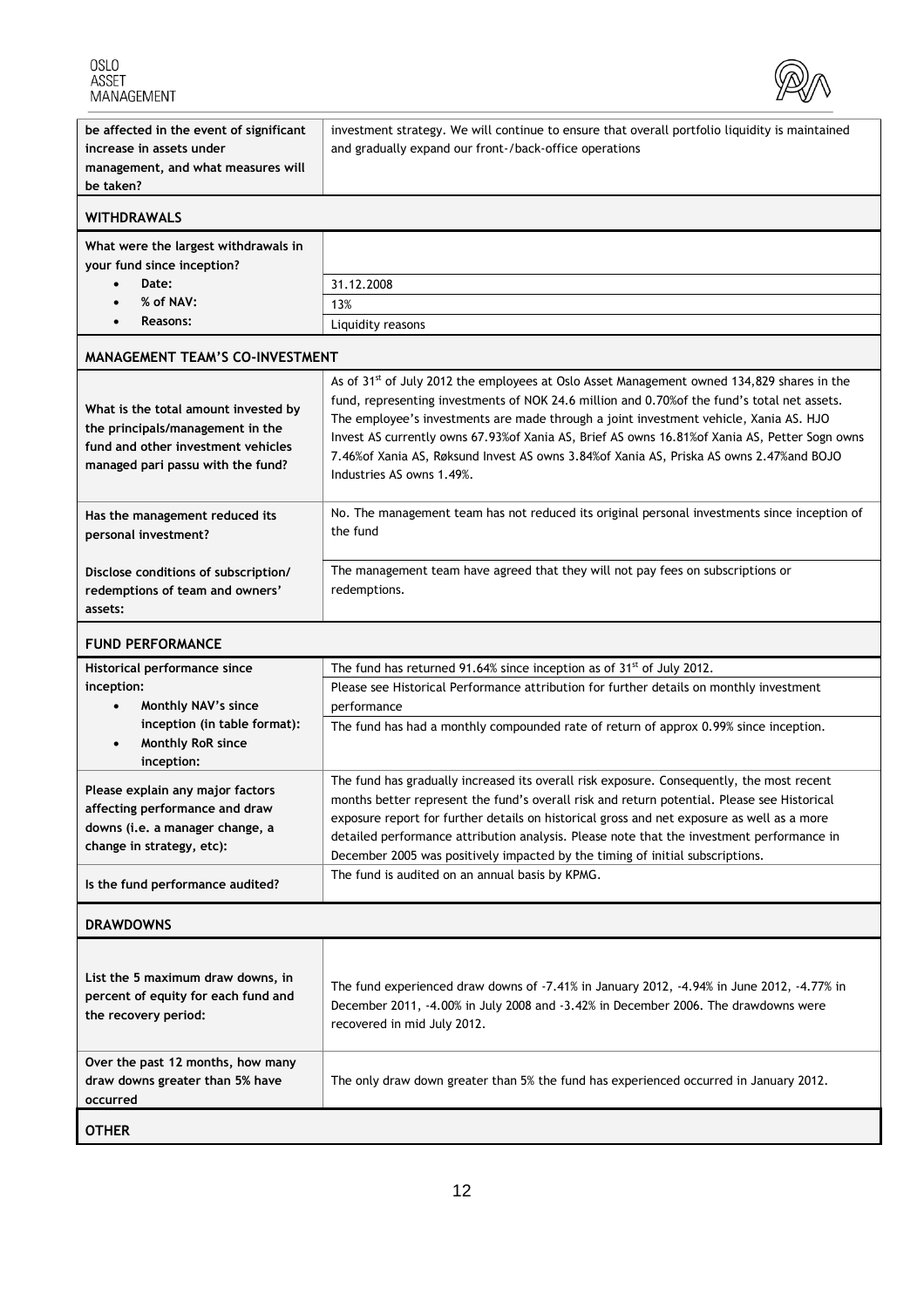<span id="page-12-0"></span>OSLO<br>ASSET<br>MANAGEMENT



| Is the company (thus the fund's<br>reporting) AIMR/GIPS compliant?                                                      | No, but the investment manager was pre-qualified for GIPS by KPMG in 2005. Whilst the<br>investment manager has adopted most operational procedures and internal controls required<br>for GIPS, full GIPS compliant reporting has not been adopted for the fund. Please see appendix<br>3 for further details                                                                              |
|-------------------------------------------------------------------------------------------------------------------------|--------------------------------------------------------------------------------------------------------------------------------------------------------------------------------------------------------------------------------------------------------------------------------------------------------------------------------------------------------------------------------------------|
| Are there any side letter agreements<br>that can negatively impact the fund?<br>If so please give details.              | We have side letters but they only contain MFN clauses.                                                                                                                                                                                                                                                                                                                                    |
| Are there any special terms given to<br>certain investors in relation to fees or<br>redemption?                         | No, all investors are treated equally                                                                                                                                                                                                                                                                                                                                                      |
| <b>MANAGER TRACK RECORD</b>                                                                                             |                                                                                                                                                                                                                                                                                                                                                                                            |
| Number of portfolios/accounts<br>managed by the company:                                                                | OAM manages/administers 3 different discretionary portfolios (mainly Norwegian fixed income)<br>for 3 different clients                                                                                                                                                                                                                                                                    |
| Number of funds managed/advised by<br>the company:                                                                      | OAM provides investment management services to 1 fund                                                                                                                                                                                                                                                                                                                                      |
| Names of these funds:                                                                                                   | AAM Absolute Return Fund plc                                                                                                                                                                                                                                                                                                                                                               |
| Total assets managed/advised by the<br>company:                                                                         | Total assets discretionary management: NOK 7.472 million (USD 1.240 mill)<br>of which NOK 3.778 million (USD 627 mill) relates to Norwegian fixed income<br>$\bullet$<br>mandates (Aker ASA, Aker Pension Fund & Aker Insurance)<br>of which NOK 3.694 million (USD 613 mill) relates to the AAM Absolute Return Fund                                                                      |
|                                                                                                                         |                                                                                                                                                                                                                                                                                                                                                                                            |
| <b>INVESTMENT STRATEGY</b>                                                                                              |                                                                                                                                                                                                                                                                                                                                                                                            |
| Characterise your investment style in<br>terms of:<br>Strategy:<br>$\bullet$                                            | The AAM Absolute Return Fund is a specialised long/short equity fund that seek to combine in-<br>depth industrial knowledge with financial investment expertise in order to exploit fundamental<br>inefficiencies in publicly traded securities related to global energy and natural resources<br>Hedging is used in order to limit unintentional investment risks and control intentional |
| Hedging:<br>$\bullet$<br>Market exposure:<br>$\bullet$<br>Portfolio concentration in<br>$\bullet$<br>terms of amount of | investment risks<br>No predetermined directional market bias and the fund will aim for capital appreciation<br>regardless of the general direction of the overall capital markets. The fund's net exposure will<br>typically range between -50% to 150%                                                                                                                                    |
| instruments and exposure<br>bias (min/max/avg. number<br>of instruments,<br>min/max/avg. long or short                  | Typical total number of position: 50 to 70<br>Typical long positions:<br>$3% - 7%$<br>Typical short positions:<br>$2\% - 6\%$                                                                                                                                                                                                                                                              |
| bias):<br><b>Geographical market focus:</b>                                                                             | Global investment scope, but predominantly invests in equities listed in North America or<br>Europe. This reflects the particular strengths of the current investment team                                                                                                                                                                                                                 |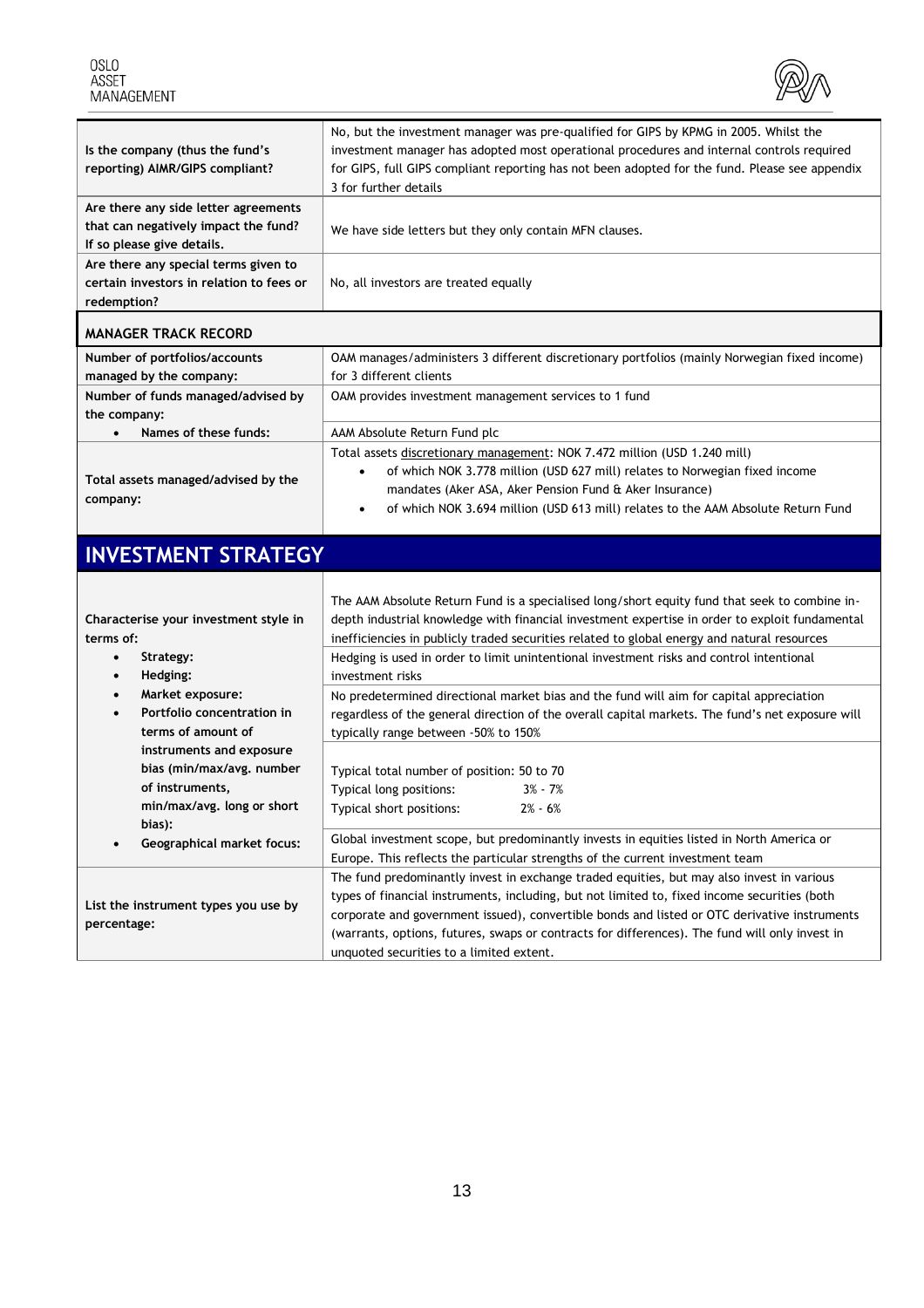

| Describe your investment<br>philosophy/strategy:       | We seek to combine in-depth industrial knowledge with financial investment expertise in order<br>to exploit situations where security prices do not adequately reflect fundamentals. By applying<br>a bottom-up proprietary fundamental research process, supported by inputs from our extensive<br>industry network and relationships, we seek to identify valuation inefficiencies at a security or<br>industry level. We focus on analysing industry and individual securities by applying a<br>fundamental and cash-flow oriented valuation methodology in combination with various forms<br>of comparative analysis. Moreover, due to the cyclical nature of our focus industries, we<br>consider it particularly important to develop a thorough understanding of the underlying<br>operational and financial leverage of the individual securities. Furthermore, we seek to<br>identify specific revaluation catalysts. Potential catalysts could include changes in industry<br>fundamental, short-term earnings revisions, corporate events or news-flow, strategic or<br>structural developments and absolute or relative security price performance |
|--------------------------------------------------------|----------------------------------------------------------------------------------------------------------------------------------------------------------------------------------------------------------------------------------------------------------------------------------------------------------------------------------------------------------------------------------------------------------------------------------------------------------------------------------------------------------------------------------------------------------------------------------------------------------------------------------------------------------------------------------------------------------------------------------------------------------------------------------------------------------------------------------------------------------------------------------------------------------------------------------------------------------------------------------------------------------------------------------------------------------------------------------------------------------------------------------------------------------------|
|                                                        | We believe our focus industries hold structural characteristics that persistently produce<br>fundamental inefficiencies and provide investment opportunities:                                                                                                                                                                                                                                                                                                                                                                                                                                                                                                                                                                                                                                                                                                                                                                                                                                                                                                                                                                                                  |
|                                                        | • Investments are frequently motivated by top-down allocation decisions                                                                                                                                                                                                                                                                                                                                                                                                                                                                                                                                                                                                                                                                                                                                                                                                                                                                                                                                                                                                                                                                                        |
|                                                        | Individual security prices do not always reflect underlying fundamentals                                                                                                                                                                                                                                                                                                                                                                                                                                                                                                                                                                                                                                                                                                                                                                                                                                                                                                                                                                                                                                                                                       |
|                                                        |                                                                                                                                                                                                                                                                                                                                                                                                                                                                                                                                                                                                                                                                                                                                                                                                                                                                                                                                                                                                                                                                                                                                                                |
|                                                        | • Complex industries with distinct sub-industries and unique business models<br>Specialized industry knowledge required for individual stock selection                                                                                                                                                                                                                                                                                                                                                                                                                                                                                                                                                                                                                                                                                                                                                                                                                                                                                                                                                                                                         |
|                                                        |                                                                                                                                                                                                                                                                                                                                                                                                                                                                                                                                                                                                                                                                                                                                                                                                                                                                                                                                                                                                                                                                                                                                                                |
| Do you believe that there are                          | • Capital market attention is significantly bias towards large-cap majors                                                                                                                                                                                                                                                                                                                                                                                                                                                                                                                                                                                                                                                                                                                                                                                                                                                                                                                                                                                                                                                                                      |
| persistent structural inefficiencies in                | Securities in small- and mid-cap segment are typically under-analysed                                                                                                                                                                                                                                                                                                                                                                                                                                                                                                                                                                                                                                                                                                                                                                                                                                                                                                                                                                                                                                                                                          |
| the area you invest in? Please<br>explain:             |                                                                                                                                                                                                                                                                                                                                                                                                                                                                                                                                                                                                                                                                                                                                                                                                                                                                                                                                                                                                                                                                                                                                                                |
| How do you think these<br>$\bullet$                    | • Global industries whilst analyst coverage is primarily regional                                                                                                                                                                                                                                                                                                                                                                                                                                                                                                                                                                                                                                                                                                                                                                                                                                                                                                                                                                                                                                                                                              |
| market inefficiencies will<br>change over time?        | Global scope provides opportunities to exploit regional inefficiencies                                                                                                                                                                                                                                                                                                                                                                                                                                                                                                                                                                                                                                                                                                                                                                                                                                                                                                                                                                                                                                                                                         |
|                                                        |                                                                                                                                                                                                                                                                                                                                                                                                                                                                                                                                                                                                                                                                                                                                                                                                                                                                                                                                                                                                                                                                                                                                                                |
|                                                        | • Capital intensive industries where assets usually have a finite lifecycle<br>Industries favour a fundamental approach                                                                                                                                                                                                                                                                                                                                                                                                                                                                                                                                                                                                                                                                                                                                                                                                                                                                                                                                                                                                                                        |
|                                                        |                                                                                                                                                                                                                                                                                                                                                                                                                                                                                                                                                                                                                                                                                                                                                                                                                                                                                                                                                                                                                                                                                                                                                                |
|                                                        | • Cyclical industry fundamentals and volatile security prices                                                                                                                                                                                                                                                                                                                                                                                                                                                                                                                                                                                                                                                                                                                                                                                                                                                                                                                                                                                                                                                                                                  |
|                                                        | Provide absolute and relative opportunities well suited for long/short strategy                                                                                                                                                                                                                                                                                                                                                                                                                                                                                                                                                                                                                                                                                                                                                                                                                                                                                                                                                                                                                                                                                |
|                                                        |                                                                                                                                                                                                                                                                                                                                                                                                                                                                                                                                                                                                                                                                                                                                                                                                                                                                                                                                                                                                                                                                                                                                                                |
|                                                        | The structural nature of the fundamental inefficiencies, make us believe that they will remain                                                                                                                                                                                                                                                                                                                                                                                                                                                                                                                                                                                                                                                                                                                                                                                                                                                                                                                                                                                                                                                                 |
|                                                        | for the foreseeable future. However, we are mindful that certain inefficiencies tend to be                                                                                                                                                                                                                                                                                                                                                                                                                                                                                                                                                                                                                                                                                                                                                                                                                                                                                                                                                                                                                                                                     |
|                                                        | more pronounced during certain periods of an economic cycle<br>We consider that our specialised approach provide us with an unique information or knowledge                                                                                                                                                                                                                                                                                                                                                                                                                                                                                                                                                                                                                                                                                                                                                                                                                                                                                                                                                                                                    |
| What makes your strategy unique?                       | edge                                                                                                                                                                                                                                                                                                                                                                                                                                                                                                                                                                                                                                                                                                                                                                                                                                                                                                                                                                                                                                                                                                                                                           |
|                                                        | To our knowledge, there are only a few other investment managers that employ a similar                                                                                                                                                                                                                                                                                                                                                                                                                                                                                                                                                                                                                                                                                                                                                                                                                                                                                                                                                                                                                                                                         |
| What makes your strategy different<br>from your peers? | specialised investment strategy as us. Although future competition may surface, we believe                                                                                                                                                                                                                                                                                                                                                                                                                                                                                                                                                                                                                                                                                                                                                                                                                                                                                                                                                                                                                                                                     |
|                                                        | that our investment area will continue to remain rich on inefficiencies and investment                                                                                                                                                                                                                                                                                                                                                                                                                                                                                                                                                                                                                                                                                                                                                                                                                                                                                                                                                                                                                                                                         |
|                                                        | opportunities. Ultimately, it is the specialised skills, knowledge and experience of our                                                                                                                                                                                                                                                                                                                                                                                                                                                                                                                                                                                                                                                                                                                                                                                                                                                                                                                                                                                                                                                                       |
|                                                        | individuals that will differentiate us from our peers. Additionally, we consider that our strong<br>relationship with the Aker Group, with access to significant network of industrial expertise,                                                                                                                                                                                                                                                                                                                                                                                                                                                                                                                                                                                                                                                                                                                                                                                                                                                                                                                                                              |
|                                                        | will continue to provide us with a competitive advantage                                                                                                                                                                                                                                                                                                                                                                                                                                                                                                                                                                                                                                                                                                                                                                                                                                                                                                                                                                                                                                                                                                       |
|                                                        | Please see our latest monthly newsletter, quarterly investment review and quarterly webcast                                                                                                                                                                                                                                                                                                                                                                                                                                                                                                                                                                                                                                                                                                                                                                                                                                                                                                                                                                                                                                                                    |
| Describe your strategy for today's                     | for an updated and in-depth review of our current investment strategy                                                                                                                                                                                                                                                                                                                                                                                                                                                                                                                                                                                                                                                                                                                                                                                                                                                                                                                                                                                                                                                                                          |
| market:                                                |                                                                                                                                                                                                                                                                                                                                                                                                                                                                                                                                                                                                                                                                                                                                                                                                                                                                                                                                                                                                                                                                                                                                                                |
|                                                        |                                                                                                                                                                                                                                                                                                                                                                                                                                                                                                                                                                                                                                                                                                                                                                                                                                                                                                                                                                                                                                                                                                                                                                |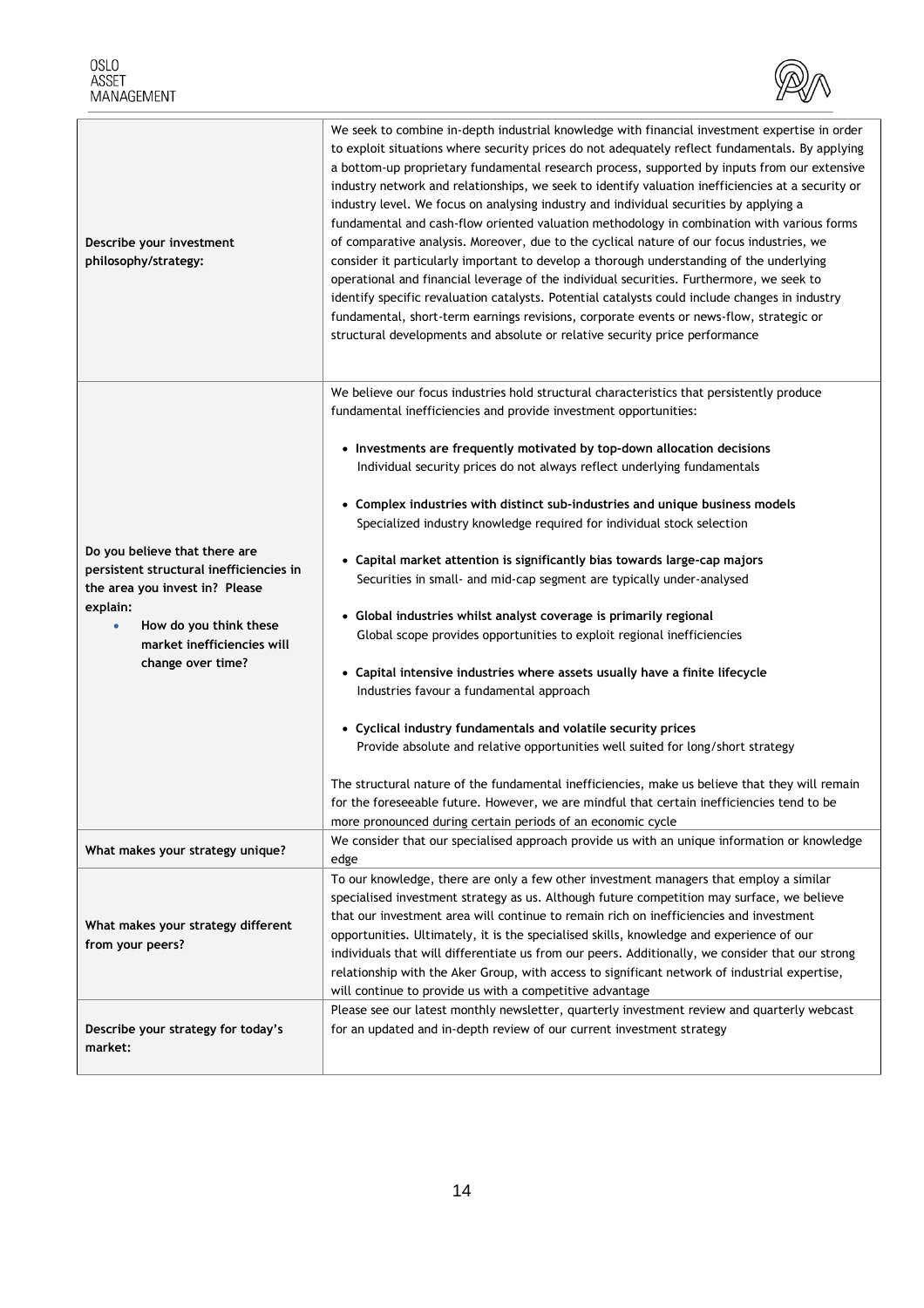

<span id="page-14-0"></span>

| What are the strengths/weaknesses of<br>your investment strategy?                                                                                                           | Our investment strategy enables us to generate consistent investment returns through a full<br>economic cycle and irrespectively of the direction of the overall capital markets. However, the<br>nature of our investment strategy and our conservative policy on leverage could constrain us<br>from generating extreme performance during periods of strong trending markets                                                                                                                                                                                                                                                                                                                                                                                                                           |
|-----------------------------------------------------------------------------------------------------------------------------------------------------------------------------|-----------------------------------------------------------------------------------------------------------------------------------------------------------------------------------------------------------------------------------------------------------------------------------------------------------------------------------------------------------------------------------------------------------------------------------------------------------------------------------------------------------------------------------------------------------------------------------------------------------------------------------------------------------------------------------------------------------------------------------------------------------------------------------------------------------|
| In which markets do you believe your<br>strategy performs best/worst?                                                                                                       | Although our investment strategy enables us to perform through a full economic cycle, we<br>know from experience that there are periods where inefficiencies grow and there are periods<br>when inefficiencies contract. The late stages of a trending bull markets are often the period<br>where euphoric expectations tend to push security prices the farthest from underlying<br>fundamentals. Hence, in these markets we could have a tendency to sell too early. Although<br>the last stages of a trending bear market could demonstrate some of the same characteristics,<br>we consider the risk of buying to early as far less critical. As evidenced by our recent<br>investment performance, we believe that our consciousness and investment discipline help to<br>mitigate these limitations |
| What is your average holding period<br>for:<br>All investments?<br>$\bullet$<br>Profitable investments?<br>Losing investments?                                              | We employ a cash-flow oriented valuation methodology with a long-term research horizon. Our<br>actual holding periods will be influenced by the volatility in security prices. Furthermore, the<br>scope of our trading activities will vary over time. The holding period for long positions are<br>generally longer than for short positions, and the holding period for profitable investments are<br>generally longer than for losing investments                                                                                                                                                                                                                                                                                                                                                     |
| Does the strategy have a long or short<br>bias?                                                                                                                             | Our investment strategy does not have a predetermined directional market bias. However, the<br>strategy is not structurally market neutral, and any directional bias will be determined at the<br>discretion of the investment manager                                                                                                                                                                                                                                                                                                                                                                                                                                                                                                                                                                    |
| What investment criteria must new<br>positions meet?                                                                                                                        | Investments need to be considered fundamentally attractive on an absolute or relative basis.<br>Moreover, dedicated short position, that is not part of a paired trade, will generally require an<br>explicit revaluation catalyst                                                                                                                                                                                                                                                                                                                                                                                                                                                                                                                                                                        |
| Have the strategy or trading<br>processes changed over time due to<br>capital flows?                                                                                        | No                                                                                                                                                                                                                                                                                                                                                                                                                                                                                                                                                                                                                                                                                                                                                                                                        |
| Have you encountered position limit<br>problems? If yes, please explain:                                                                                                    | No                                                                                                                                                                                                                                                                                                                                                                                                                                                                                                                                                                                                                                                                                                                                                                                                        |
| What is the percentage of assets in<br>non-exchange traded instruments?<br>How long do you expect it would take<br>to liquidate these assets under<br>normal circumstances? | All equity investments are exchange traded instruments. The fund is restricted from investing<br>more than 20% of its net assets in non-exchange traded instruments.                                                                                                                                                                                                                                                                                                                                                                                                                                                                                                                                                                                                                                      |
| <b>RISK</b>                                                                                                                                                                 |                                                                                                                                                                                                                                                                                                                                                                                                                                                                                                                                                                                                                                                                                                                                                                                                           |
| <b>LEVERAGE</b>                                                                                                                                                             |                                                                                                                                                                                                                                                                                                                                                                                                                                                                                                                                                                                                                                                                                                                                                                                                           |
| Discuss your leverage exposure policy<br>and its management over different<br>market cycles:                                                                                | We maintain a conservative policy on leverage. As evidenced by our recent risk-adjusted<br>investment performance, we consider that our investment strategy can produce strong<br>investment returns without excessive financial leverage. The level of leverage the fund may<br>incur is unlimited. The indicate range of leverage normally employed is a gross exposure up to<br>300% of NAV.                                                                                                                                                                                                                                                                                                                                                                                                           |
| <b>HEDGING</b>                                                                                                                                                              |                                                                                                                                                                                                                                                                                                                                                                                                                                                                                                                                                                                                                                                                                                                                                                                                           |

|                              | Our investments are subject to various types of risks, and we employ hedging in order to limit |
|------------------------------|------------------------------------------------------------------------------------------------|
| How is the portfolio hedged? | unintentional risks and control intentional risks. Our risk management process is divided into |
|                              | three distinct levels. Firstly, we apply in-depth fundamental analysis to identify security-   |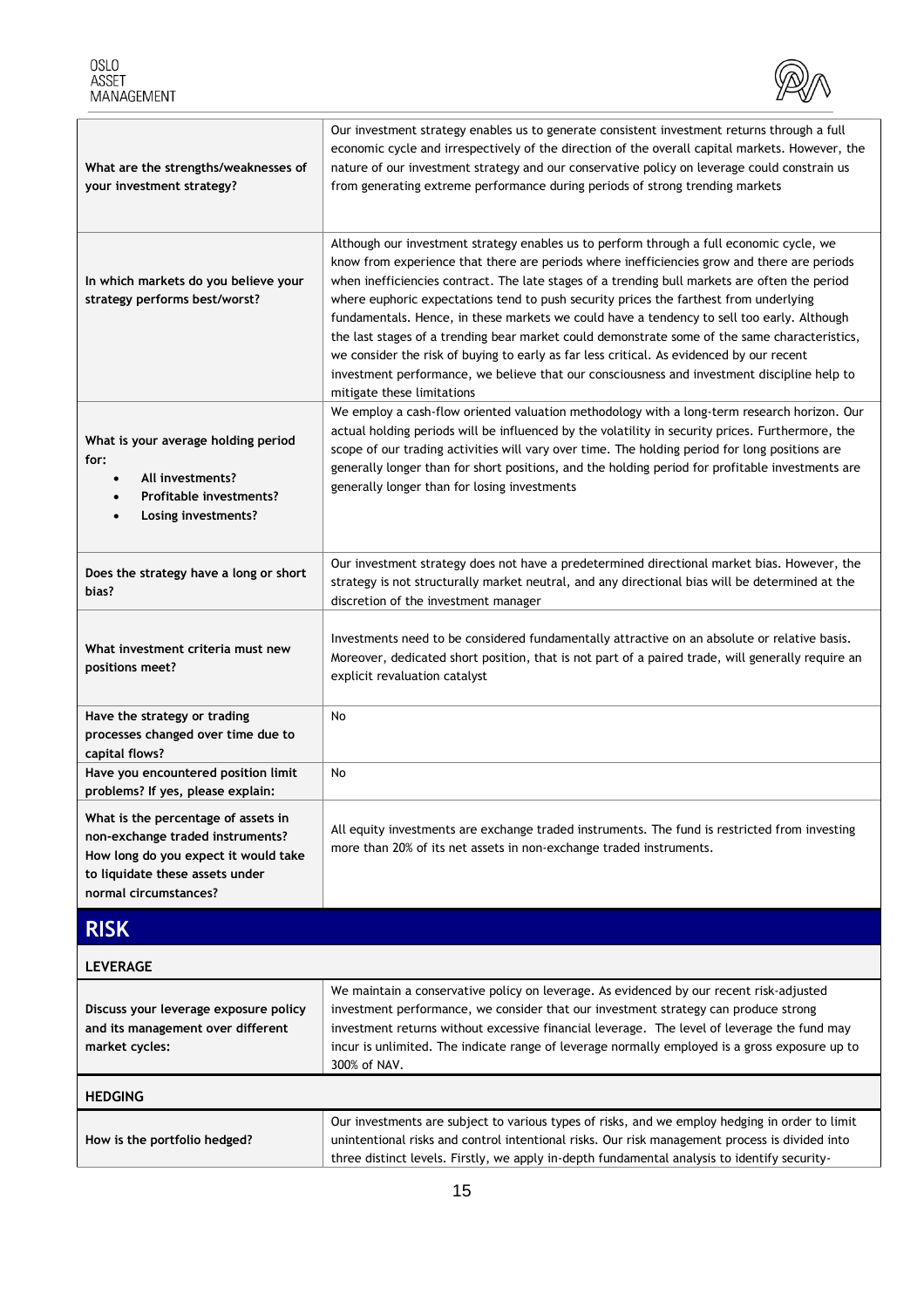

<span id="page-15-0"></span>

|                                                                                                                                | specific and industry-specific fundamental risks associated with our individual positions and<br>how these fundamental risks combine in the overall investment portfolio. Secondly, we use<br>statistical tools, like Value at Risk (VaR), to measure and manage statistical risks on an overall<br>portfolio basis. Finally, we apply various scenario analyses to stress-test and evaluate potential<br>economic losses in the event of abnormal markets. Furthermore, we continuously monitor risks<br>related to foreign currency and liquidity exposure. Different techniques and instruments are<br>used to hedge different risks |
|--------------------------------------------------------------------------------------------------------------------------------|-----------------------------------------------------------------------------------------------------------------------------------------------------------------------------------------------------------------------------------------------------------------------------------------------------------------------------------------------------------------------------------------------------------------------------------------------------------------------------------------------------------------------------------------------------------------------------------------------------------------------------------------|
| How do you determine size and limits<br>for each position/basket?                                                              | Position sizes are determined by four factors:<br>Level of confidence in fundamental analysis<br>1)<br>Risk and return characteristics of the individual securities<br>2)<br>3)<br>Overall impact on the total portfolio risk<br>4)<br>Liquidity<br>Generally, average short positions are smaller than average long positions                                                                                                                                                                                                                                                                                                          |
| How often do you re-hedge?                                                                                                     | Hedges are reviewed continuously and rebalanced on a discretionary basis                                                                                                                                                                                                                                                                                                                                                                                                                                                                                                                                                                |
| Are short positions profit centres?                                                                                            | Short positions are also considered as profit centres                                                                                                                                                                                                                                                                                                                                                                                                                                                                                                                                                                                   |
| <b>LIQUIDITY</b>                                                                                                               |                                                                                                                                                                                                                                                                                                                                                                                                                                                                                                                                                                                                                                         |
| What is the liquidity of the underlying<br>assets and what is the appropriate<br>time period to liquidate?                     | We estimate that more than 71% of the current investment portfolio could be liquidated within<br>3-5 trading days. Going forward, we will continuously seek to preserve liquidity and maintain<br>an objective that we should be able to liquidate at least 80% of the portfolio within 10 trading<br>days                                                                                                                                                                                                                                                                                                                              |
| <b>DIVERSIFICATION</b>                                                                                                         |                                                                                                                                                                                                                                                                                                                                                                                                                                                                                                                                                                                                                                         |
| Discuss the depth of diversification:                                                                                          | Risks are not additive and total portfolio risk is less than the sum of its parts because of<br>diversification between different securities. In accordance with our investment approach, we<br>often seek to diversify systematic risks and focus on unsystematic risks. Typical number of<br>positions range from 50 to 70.                                                                                                                                                                                                                                                                                                           |
| How do you calculate the correlation<br>between each investment in the<br>portfolio?                                           | Fundamental relationships are analyzed through in-depth fundamental research process.<br>Moreover, we calculate statistical correlations based on historical observations. We recognise<br>the limitation inherent in the assumption that future risk can be predicted from historical<br>relationships and that this approach is vulnerable to potential abrupt changes in the market<br>environment. Nevertheless, we consider these as reasonable estimates when complemented by<br>other statistical stress-test analysis                                                                                                           |
| How has performance been<br>distributed across positions and time?                                                             | Our performance has been widely distributed across time, individual securities and sub-<br>industries. Importantly, this has enabled us to generate consistent return since inception.<br>Please see appendix 2 for further details on investment performance.                                                                                                                                                                                                                                                                                                                                                                          |
| <b>RISK MANAGEMENT</b>                                                                                                         |                                                                                                                                                                                                                                                                                                                                                                                                                                                                                                                                                                                                                                         |
| Discuss position and stop-loss limits<br>and their management:                                                                 | The fund is restricted from investing more than 20% of its net assets in any securities issued by<br>a single issuer, but individual positions will typically not exceed 10%. We seek to control<br>investment risks via our overall investment and risk management process and do not practise<br>any strict stop-loss limits for individual positions. However, the performance of individual<br>positions are continuously reviewed with particular attention paid to short positions                                                                                                                                                |
| How do you adjust your risk capital<br>allocation when there is a significant<br>increase in equity due to trading<br>profits? | Risks are continually monitored and calculated based on mark-to-market valuations                                                                                                                                                                                                                                                                                                                                                                                                                                                                                                                                                       |
| Please describe the operational risk<br>management policy:                                                                     | OAM has an extensive operational risk management policy which, inter alia, includes policies<br>on internal controls, organisation of business activities, administration and operations, asset<br>management and employees and representatives. The operational risk management policy is<br>evaluated and tested annually in cooperation with an external auditor. Operational risk is also<br>mitigated through robust reconciliation procedures performed in a timely manner. These<br>include:                                                                                                                                     |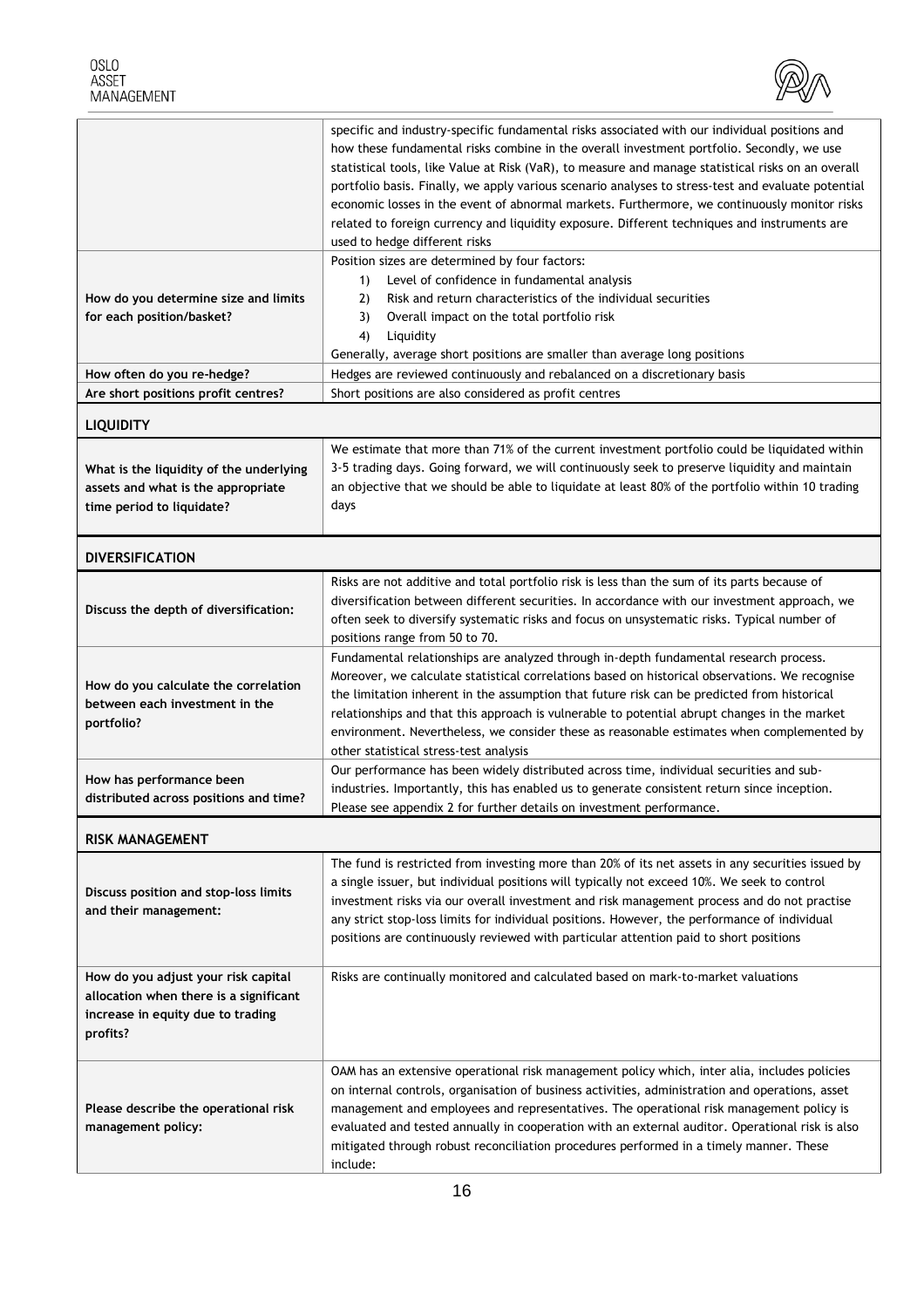

<span id="page-16-0"></span>

|                                                                                                            | Reconciliation of trader deal sheets to fills received from brokers by Bloomberg, fax<br>or e-mail and then to contract notes<br>Reconciliation of positions between OAM's records and the records of the Prime<br>$\bullet$<br>Brokers and the administrator<br>Reconciliation of cash positions in the same manner as above<br>We measure liquidity by comparing average daily traded volumes over various time periods                                                                                                                                                                        |
|------------------------------------------------------------------------------------------------------------|--------------------------------------------------------------------------------------------------------------------------------------------------------------------------------------------------------------------------------------------------------------------------------------------------------------------------------------------------------------------------------------------------------------------------------------------------------------------------------------------------------------------------------------------------------------------------------------------------|
| How do you measure minimum<br>liquidity of positions?                                                      | with individual positions. Furthermore, we sometimes need to make qualitative adjustments to<br>statistical numbers in order to better represent the actual liquidity of our positions                                                                                                                                                                                                                                                                                                                                                                                                           |
| What risk system/software is used in<br>your middle office?                                                | Risk systems provided by our Prime Brokers are used in combination with proprietary systems.<br>We also send numbers to measure risk on a monthly basis.                                                                                                                                                                                                                                                                                                                                                                                                                                         |
| <b>EXTERNAL CONTROLS</b>                                                                                   |                                                                                                                                                                                                                                                                                                                                                                                                                                                                                                                                                                                                  |
| Are any third parties involved in<br>verifying adherence to risk limits,<br>e.g. the fund's administrator? | The custodian, JP Morgan Dublin Branch, is responsible for monitoring and verifying adherence<br>with investment restrictions as set out in the regulatory approved prospectus of the fund. In<br>case of any breaches, the custodian will report directly to the fund's board of directors and<br>investment manager                                                                                                                                                                                                                                                                            |
| <b>INVESTMENT RESEARCH</b>                                                                                 |                                                                                                                                                                                                                                                                                                                                                                                                                                                                                                                                                                                                  |
| What outside sources are used?                                                                             | Our internal proprietary fundamental research process is supplemented with inputs from our<br>industry network, external relationships and investment research from various investment<br>banks                                                                                                                                                                                                                                                                                                                                                                                                  |
| What proportion of research is<br>generated internally?                                                    | Investment decisions are typically based on extensive quantitative and qualitative internal<br>research that often generates original investment ideas that step outside of consensus views.<br>However, significant quantities of external research are continuously reviewed to monitor<br>industry trends and company specific developments in order to identify investment ideas.<br>Moreover, our quantitative research is often developed from models that have been provided<br>to us by external research analyst. The exact proportion of internal research is difficult to<br>quantify |
| <b>INVESTOR SERVICE / REPORTING</b>                                                                        |                                                                                                                                                                                                                                                                                                                                                                                                                                                                                                                                                                                                  |
| Can the prospectus/offering<br>memorandum be transmitted to us<br>electronically?                          | Yes                                                                                                                                                                                                                                                                                                                                                                                                                                                                                                                                                                                              |
| Who calculates the NAV?<br>What is the frequency of calculation?<br>Do you make any adjustments to the     | The fund administrator, UBS Fund Services (Ireland), estimates the NAV weekly and calculates<br>the official NAV monthly. The investment manager estimates NAV on a daily basis. There are<br>typically only marginal difference between the manager calculated NAV and weekly estimates<br>from the fund administrator. There are also typically only minor differences between records<br>of the manager and the monthly official figures when fully reconciled with the fund<br>administrator                                                                                                 |

**NAV valuation received from your** 

 **Time zone: Size:**

**Other:**

**Holding period:**

**to total NAV: What instruments are subject to adjustments:**

**Can fund performance (NAV, RoR) be transmitted to us electronically on a** 

**source? If yes, please explain what kind in terms of: Liquidity:** No No

> No No No O%

No

**Percentage of adjustments** 

The official NAV is transmitted by fax on a monthly basis. A monthly newsletter and more frequent NAV estimates can be distributed electronically by the investment manager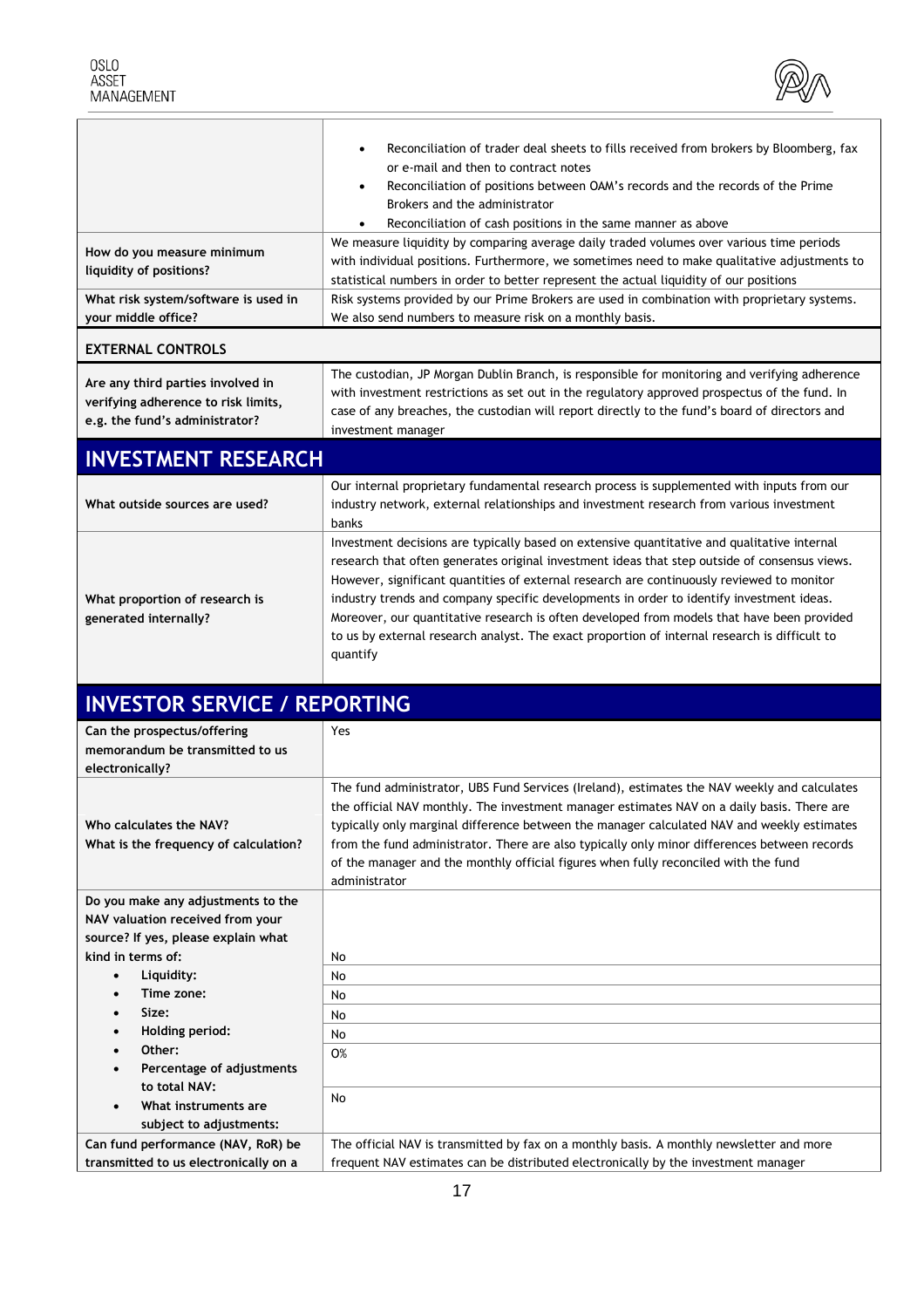

<span id="page-17-0"></span>

| regular basis, and at what<br>periodicity?                                                                                                                             |                                                                                                                                                                                  |
|------------------------------------------------------------------------------------------------------------------------------------------------------------------------|----------------------------------------------------------------------------------------------------------------------------------------------------------------------------------|
| List all reports and correspondence<br>usually sent to clients, and please<br>explain the frequency and the detail<br>the manager reports performance to<br>investors. | Monthly statement of holdings from the Administrator<br>$\bullet$<br>Monthly investment review from the Investment Manager<br>$\bullet$<br>Semi-annual financial statements<br>٠ |
| Can you provide copies of historical<br>reports?<br>Please provide examples.                                                                                           | Yes. More example reports can be provided upon request.                                                                                                                          |

| <b>EXECUTION &amp; TRADING</b>                                                                                                                            |                                                                                                                                                                                                                                                                                                                                                                                                                                                                                                                                                                                                                                  |
|-----------------------------------------------------------------------------------------------------------------------------------------------------------|----------------------------------------------------------------------------------------------------------------------------------------------------------------------------------------------------------------------------------------------------------------------------------------------------------------------------------------------------------------------------------------------------------------------------------------------------------------------------------------------------------------------------------------------------------------------------------------------------------------------------------|
| Describe the trade execution<br>function:                                                                                                                 | Trades are executed by members of our investment management team in accordance with<br>individual authorisations. Authorised individuals must ensure that trades in financial<br>instruments are carried out in accordance with existing laws and regulations for securities<br>trading, internal policies & guidelines and existing investment restrictions for specific<br>portfolios. Furthermore, the individual authorisations also determine trading limits on<br>different asset classes, trading size and approved counterparties. Trading activities are<br>monitored by the compliance officer.                        |
| Who is authorised to place orders on<br>behalf of the fund?                                                                                               | The following individuals are currently authorised to place orders on behalf of the fund in<br>accordance with individual authorisations<br>Harald James Otterhaug<br>1)<br>2)<br>Lars Tjeldflaat<br>3)<br>Børge Faanes Johansen                                                                                                                                                                                                                                                                                                                                                                                                 |
| Is there clear separation of functions<br>between front and back office?                                                                                  | Yes. OAM has a clear separation between front office and mid-/back-office. Front-office<br>functions are carried out by the Managing Director and the Investment Management team,<br>while the Chief Operations Officer is responsible for mid-/back-office, incl. compliance.                                                                                                                                                                                                                                                                                                                                                   |
| How are executed trades allocated to<br>accounts? Please explain in detail,<br>particularly with respect to split fills:                                  | Executed trades are allocated to individual accounts in accordance with detailed policies and<br>procedures established in order to ensure fair and consistent treatment of all accounts. The<br>following procedures apply to trade allocation:<br>Trade execution shall always be in the best interest and to take into account the<br>$\bullet$<br>specific investment policies and restriction of individual accounts<br>All accounts receive average price whenever transactions are executed on behalf of<br>$\bullet$<br>more than one account<br>Partially executed trades are split on a pro rata basis across accounts |
| Are any positions allocated as of the<br>end of the trading day or immediately<br>after execution, rather than prior to<br>or at the time of order entry? | No                                                                                                                                                                                                                                                                                                                                                                                                                                                                                                                                                                                                                               |
| What is the company's policy with<br>respect to trading and system errors?<br>Please explain in detail:                                                   | Daily operational review and assessment of any open trade errors or breaks by the investment<br>managers. Errors will be documented by the compliance officer. If a confirmed market position<br>resulted from a system error, the position would be closed out immediately and action take to<br>prevent the error from reoccurring                                                                                                                                                                                                                                                                                             |
| Are trades reconciled to broker<br>confirmations? How often?                                                                                              | Broker confirmations are reconciled daily by of Oslo Asset Management before the transactions<br>are transmitted electronically to the Prime Broker                                                                                                                                                                                                                                                                                                                                                                                                                                                                              |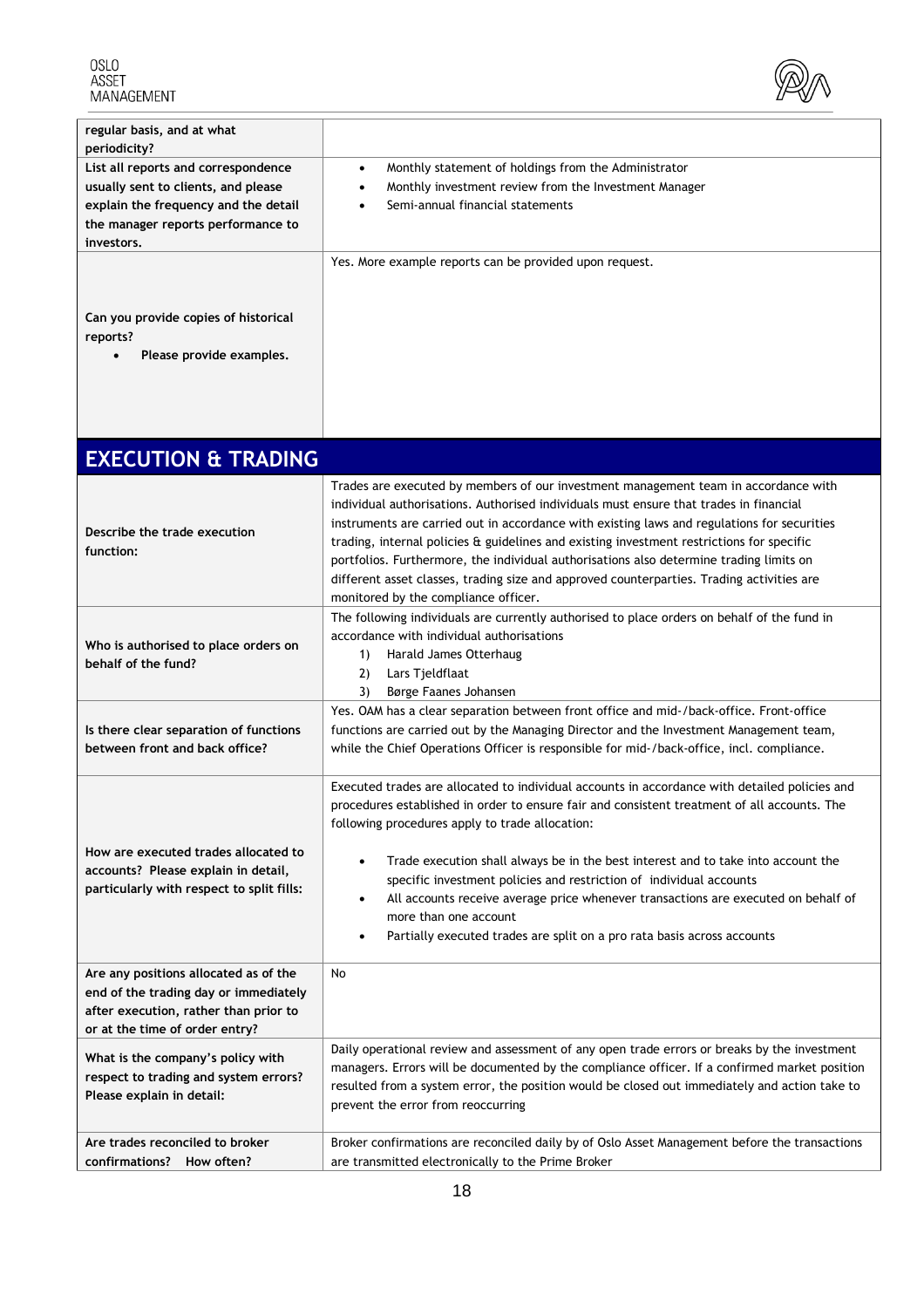

<span id="page-18-0"></span>

| Are cash positions reconciled? How<br>often?                                                                                                                   | Cash positions are at a minimum reconciled on a weekly basis when the estimated NAV's are<br>produced                                                                                                                                                                                                                                                                                                                                                                                                                                                                                                                                                                                                                                                                                                                                                                                                                                                                                                                                                                                                                                                                                                                                                                                                                                                                                                                                                                                                                                                                                                                             |
|----------------------------------------------------------------------------------------------------------------------------------------------------------------|-----------------------------------------------------------------------------------------------------------------------------------------------------------------------------------------------------------------------------------------------------------------------------------------------------------------------------------------------------------------------------------------------------------------------------------------------------------------------------------------------------------------------------------------------------------------------------------------------------------------------------------------------------------------------------------------------------------------------------------------------------------------------------------------------------------------------------------------------------------------------------------------------------------------------------------------------------------------------------------------------------------------------------------------------------------------------------------------------------------------------------------------------------------------------------------------------------------------------------------------------------------------------------------------------------------------------------------------------------------------------------------------------------------------------------------------------------------------------------------------------------------------------------------------------------------------------------------------------------------------------------------|
| What is the company's policy with<br>respect to personal account dealing<br>by:<br>Staff?<br>$\bullet$<br>Principals?<br>٠<br>The company itself?<br>$\bullet$ | The Norwegian Securities Trading Act (Act no. 79 of 19 June 1997, as amended) applies to the<br>company's organisation and activities and provides detailed regulations on personal account<br>dealings. The regulations apply to all persons that normally have access or work with the<br>investment process in the company. Importantly, personal dealings would normally require a<br>minimum 12 months' holding period. Additionally, internal polices provide that employees<br>need to undertake detailed procedures in order to deal for their personal account.<br>Specifically, Oslo Asset Management requires all personal account dealings to be pre-approved<br>by the managing director. Hence, OAM's company policy with respect to personal account<br>dealing is stricter than required by the STA.<br>The company does not deal for its own account                                                                                                                                                                                                                                                                                                                                                                                                                                                                                                                                                                                                                                                                                                                                                             |
| Does the company make use of "soft<br>dollars"?                                                                                                                | No current soft commission agreements                                                                                                                                                                                                                                                                                                                                                                                                                                                                                                                                                                                                                                                                                                                                                                                                                                                                                                                                                                                                                                                                                                                                                                                                                                                                                                                                                                                                                                                                                                                                                                                             |
| Does the company or advisor have<br>any relationship which may affect its<br>trading flexibility, e.g. associated<br>broker/dealer?                            | No                                                                                                                                                                                                                                                                                                                                                                                                                                                                                                                                                                                                                                                                                                                                                                                                                                                                                                                                                                                                                                                                                                                                                                                                                                                                                                                                                                                                                                                                                                                                                                                                                                |
| <b>COMPLIANCE</b>                                                                                                                                              |                                                                                                                                                                                                                                                                                                                                                                                                                                                                                                                                                                                                                                                                                                                                                                                                                                                                                                                                                                                                                                                                                                                                                                                                                                                                                                                                                                                                                                                                                                                                                                                                                                   |
| Who is responsible for compliance in<br>the company?                                                                                                           | Annar Schiander holds the position as compliance officer. The compliance function is divided<br>into three principal areas:<br>1)<br>Regulatory: Oslo Asset Management is licensed and supervised by the Financial<br>Supervisory Authority of Norway. The company's board of directors are ultimately<br>responsible for ensuring that the company operates in compliance with the<br>applicable regulations and requirements. On a day to day basis, the board of<br>directors have delegated monitoring and reporting of compliance with regulatory<br>requirements to the company's compliance officer.<br>Investment guidelines: The compliance officer is responsible for monitoring that all<br>2)<br>investments are held in accordance with existing investment guidelines and<br>restrictions and that all investment activities are effected in line with internal<br>polices<br>Risk monitoring: The compliance officer is responsible for monitoring that<br>3)<br>investments comply with internal guidelines and limits with regards to value at risk,<br>stress-tests, portfolio concentration, foreign currency exposure and portfolio<br>liquidity.<br>The compliance officer reports directly to the managing director and, in certain cases, directly<br>to the board of directors.<br>Additionally, the custodian, JP Morgan, is responsible for monitoring and verifying adherence<br>with investment restrictions as set out in the regulatory approved prospectus for the fund. In<br>case of any breaches, the custodian will report directly to the fund's board of directors and<br>investment manager |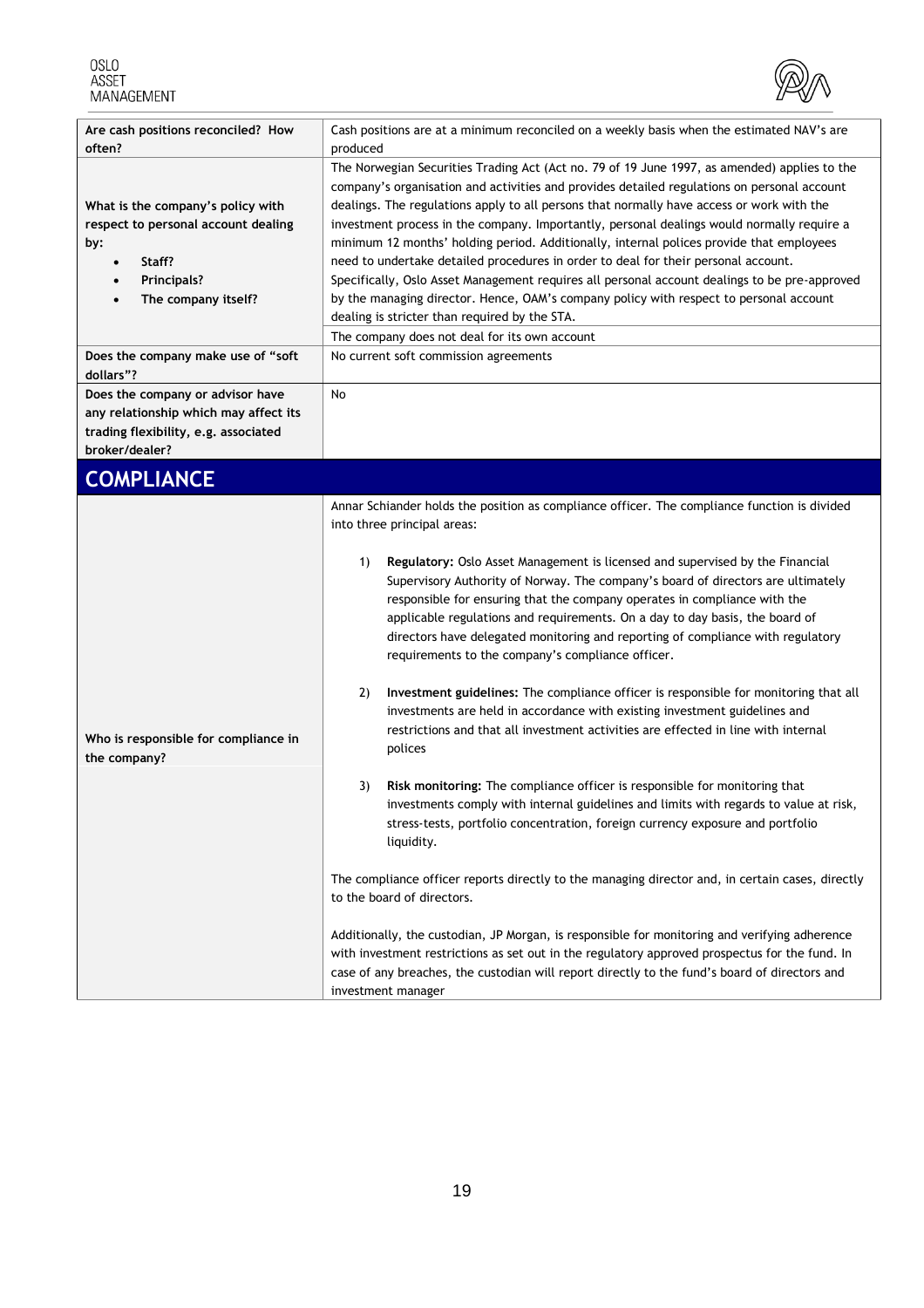<span id="page-19-0"></span>

| 0.SLO      |
|------------|
| ASSET      |
| MANAGEMENT |



| Does the company maintain a written<br>Compliance Manual? If yes, please<br>provide details:                                                                                                                                                                | Yes. The board of directors holds the overall responsibility for organising and developing the<br>internal controls of the company. The compliance manual includes principal instructions and<br>operating procedures resolved by the board of directors in order to assure prudent and<br>compliant management of the company. The compliance manual has been reviewed by the<br>auditor (KPMG) and the Financial Supervisory Authority of Norway<br>The compliance manual includes, inter alia, details on:<br>Principal instructions from the board of directors<br>$\bullet$<br>Principle instructions on internal controls and methods<br>$\bullet$<br>Employment instructions and authorisations<br>$\bullet$<br>Instructions on personal account dealing, involvement in other companies, inside<br>$\bullet$<br>information, confidentiality and gifts<br>Instructions on anti-money laundering<br>$\bullet$<br>Instructions on the use of information and communication technology, archiving,<br>$\bullet$<br>client reporting and accounting.<br>Instructions on trading in financial instruments and dealing with conflict of interests<br>$\bullet$ |
|-------------------------------------------------------------------------------------------------------------------------------------------------------------------------------------------------------------------------------------------------------------|------------------------------------------------------------------------------------------------------------------------------------------------------------------------------------------------------------------------------------------------------------------------------------------------------------------------------------------------------------------------------------------------------------------------------------------------------------------------------------------------------------------------------------------------------------------------------------------------------------------------------------------------------------------------------------------------------------------------------------------------------------------------------------------------------------------------------------------------------------------------------------------------------------------------------------------------------------------------------------------------------------------------------------------------------------------------------------------------------------------------------------------------------------------|
| Please describe any current or<br>potential conflict of interest or any<br>relationships which may affect its<br>trading, trading flexibility, e.g.<br>associated broker/dealer.                                                                            | OAM have strict procedures to ensure fair treatment of discretionary clients, advisory clients<br>and the fund at all times. Furthermore, to prevent potential conflicts of interest, we do not<br>currently deal in securities associated with the Aker Group.                                                                                                                                                                                                                                                                                                                                                                                                                                                                                                                                                                                                                                                                                                                                                                                                                                                                                                  |
| Does the company have regular<br>compliance monitoring programs?<br>lf<br>so, please give brief details:                                                                                                                                                    | The compliance officer is responsible for monitoring and reporting to the board of directors<br>that the company is operated in compliance with the policies and instructions provided by the<br>compliance manual and that investment portfolios comply with investment guidelines.<br>Furthermore, the compliance officer keeps detailed records of ongoing risk monitoring<br>activities                                                                                                                                                                                                                                                                                                                                                                                                                                                                                                                                                                                                                                                                                                                                                                      |
| Has the company or its principals<br>ever been the subject of any action<br>or warnings from a regulatory body?                                                                                                                                             | No                                                                                                                                                                                                                                                                                                                                                                                                                                                                                                                                                                                                                                                                                                                                                                                                                                                                                                                                                                                                                                                                                                                                                               |
| Has any application to a regulatory<br>body on behalf of the company ever<br>been withdrawn?<br>If so, please give<br>details:                                                                                                                              | No                                                                                                                                                                                                                                                                                                                                                                                                                                                                                                                                                                                                                                                                                                                                                                                                                                                                                                                                                                                                                                                                                                                                                               |
| Do any of the company's principals<br>have other business involvement?<br>If yes, describe and quantify how<br>much of their professional time is<br>dedicated to each:                                                                                     | No                                                                                                                                                                                                                                                                                                                                                                                                                                                                                                                                                                                                                                                                                                                                                                                                                                                                                                                                                                                                                                                                                                                                                               |
| Has an employee of the company<br>ever been refused authorisation or<br>had it withdrawn? If so, please<br>provide details:                                                                                                                                 | No                                                                                                                                                                                                                                                                                                                                                                                                                                                                                                                                                                                                                                                                                                                                                                                                                                                                                                                                                                                                                                                                                                                                                               |
| <b>LEGAL</b>                                                                                                                                                                                                                                                |                                                                                                                                                                                                                                                                                                                                                                                                                                                                                                                                                                                                                                                                                                                                                                                                                                                                                                                                                                                                                                                                                                                                                                  |
| Are there or have there ever been<br>any criminal, civil, regulatory or<br>administrative proceedings against<br>the company or any of its principals,<br>or any similar such matters including<br>reparations, arbitrations and<br>negotiated settlements? | No                                                                                                                                                                                                                                                                                                                                                                                                                                                                                                                                                                                                                                                                                                                                                                                                                                                                                                                                                                                                                                                                                                                                                               |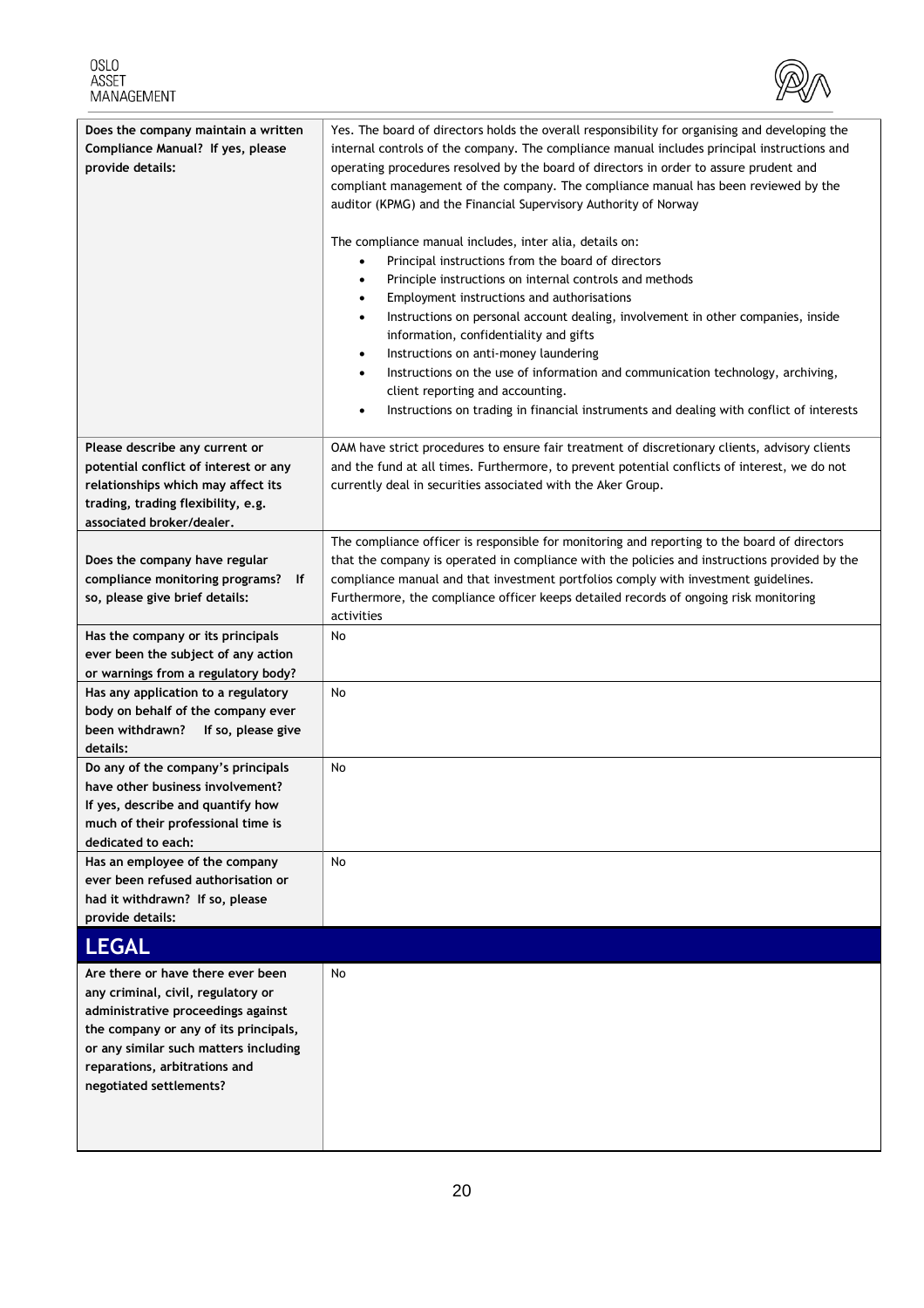

## <span id="page-20-0"></span>**ANTI-MONEY LAUNDERING POLICY**

| Confirm that the company has<br>established Anti-money Laundering<br>(AML) procedures:                                                                                                                                                                                                                                  | We confirm that the company has established anti-money laundering procedures                                                                                                                                                                                                                                                                                                                                                                                                                                                                                                                                                                                                                                                                |
|-------------------------------------------------------------------------------------------------------------------------------------------------------------------------------------------------------------------------------------------------------------------------------------------------------------------------|---------------------------------------------------------------------------------------------------------------------------------------------------------------------------------------------------------------------------------------------------------------------------------------------------------------------------------------------------------------------------------------------------------------------------------------------------------------------------------------------------------------------------------------------------------------------------------------------------------------------------------------------------------------------------------------------------------------------------------------------|
| Please advise which jurisdiction's<br>regulations you comply with:                                                                                                                                                                                                                                                      | Oslo Asset Management, the investment manager, complies with Norwegian AML regulations.<br>Note that Norway has implemented 91/308/EEC and 2001/97/EEC "on prevention of the use of<br>the financial system for the purpose of money laundering".<br>AAM Absolute Return Fund plc complies with Irish AML regulations                                                                                                                                                                                                                                                                                                                                                                                                                       |
| Please advise who your MLRO (Money<br>Laundering Reporting Officer) is:                                                                                                                                                                                                                                                 | The investment manager acknowledges certain areas where AML oversight is particularly<br>important in the context of knowing our customers or protecting the reputation of OAM:<br>(1) Through identification of investors in the fund, and<br>Through the investment manager identifying its clients<br>(2)<br>For the former the services of UBS Fund Services (Ireland) are utilised by the fund. The MLRO<br>at UBS is Connor O'Donnell.<br>At OAM the MLRO is the Compliance Officer, Annar Schiander.                                                                                                                                                                                                                                 |
| Elaborate on the procedure to ensure<br>compliance with AML policies:                                                                                                                                                                                                                                                   | Anti-Money Laundering Legislation in Ireland and Norway is in line with the EEC's Council<br>Directives on prevention of the use of the financial system for the purpose of money<br>laundering<br>As required by law, we will seek to identify all clients/investors and take all reasonable<br>measures to ensure that:<br>We do not transact with shell banks<br>٠<br>We do not transact with entities and /or related persons that are subject to<br>٠<br>economic sanctions<br>We identify any politically exposed persons that are related to the client<br>$\bullet$<br>We hold and maintain for 5 years from closure of the client's account, appropriate<br>$\bullet$<br>evidence to verify the identity information of the client |
| <b>INSURANCE</b>                                                                                                                                                                                                                                                                                                        |                                                                                                                                                                                                                                                                                                                                                                                                                                                                                                                                                                                                                                                                                                                                             |
| Do you currently hold insurance for<br>the following:<br>Director & Officers<br>$\bullet$<br>Liability?<br>Professional Indemnity?<br>Crime (Employee<br>fidelity/third party<br>fraud)?<br>Key Person Insurance?<br>Other?<br>N.B.: if you are not restricted from<br>disclosing such information under<br>your policy | Yes. The policy provides cover for wrongful acts by directors and officer of the Aker Group.<br>The policy has a USD 100 million aggregate limit of indemnity.<br>Yes. The policy provides cover for employee dishonesty and third-party computer crime for the<br>Aker Group. The policy has a NOK 100 million (USD 15 million) aggregate limit of indemnity.<br>No.<br>No                                                                                                                                                                                                                                                                                                                                                                 |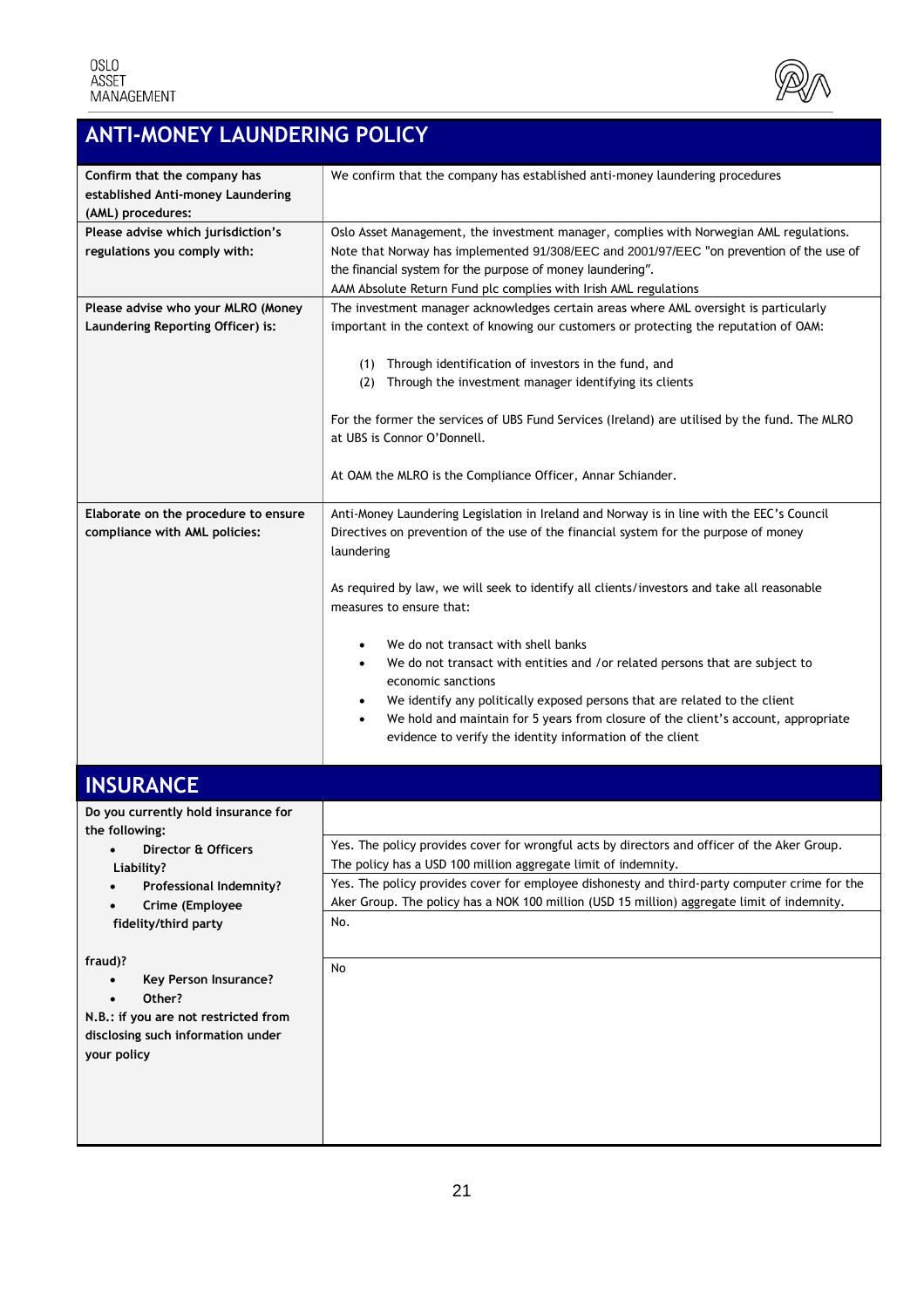

<span id="page-21-0"></span>

| <b>BUSINESS CONTINUITY</b>                                                                         |                                                                                                                                                                                                                                                                                                                                                                                                                                                                                                                                                                                                                                                                                                                                                                                                                                                                                                                                                                                                                                                                                                                                                                                                                                                                                                                                                                                                                     |
|----------------------------------------------------------------------------------------------------|---------------------------------------------------------------------------------------------------------------------------------------------------------------------------------------------------------------------------------------------------------------------------------------------------------------------------------------------------------------------------------------------------------------------------------------------------------------------------------------------------------------------------------------------------------------------------------------------------------------------------------------------------------------------------------------------------------------------------------------------------------------------------------------------------------------------------------------------------------------------------------------------------------------------------------------------------------------------------------------------------------------------------------------------------------------------------------------------------------------------------------------------------------------------------------------------------------------------------------------------------------------------------------------------------------------------------------------------------------------------------------------------------------------------|
| Does the company have a formal<br>disaster recovery plan? Please<br>describe the basic provisions: | Yes. OAM maintain an updated disaster recovery plan that seeks to ensure business continuity<br>in case events occur that could cause disruptions to our operations such that we are unable to<br>continue operations using the resources that are normally available to us. The disaster<br>recovery plan includes overviews of our ICT systems and responsibilities, criteria for activation<br>and procedures for restoring ICT operations etc.<br>The disaster recovery plan is reviewed and verified by the auditor (KPMG) on an annual basis.<br>Please see appendix 4 for copy of verification of the internal control by KPMG                                                                                                                                                                                                                                                                                                                                                                                                                                                                                                                                                                                                                                                                                                                                                                               |
| What contingency plans do you have<br>in terms of:<br>Computer system fault?<br>$\bullet$          | OAM has outsourced its ICT functions to Aker ASA, but remain responsible for ensuring<br>compliance with applicable regulations for the use of information and communication<br>technology and implementation of adequate contingency plans in the event of computer<br>system faults. OAM has established detailed contingency procedures in which roles,<br>responsibilities and risk are defined, inter alia, the contingency plan includes procedures that<br>ensure                                                                                                                                                                                                                                                                                                                                                                                                                                                                                                                                                                                                                                                                                                                                                                                                                                                                                                                                            |
|                                                                                                    | Identification and assessment of individual elements which could fail and provide for<br>$\bullet$<br>appropriate response<br>Established criteria for activating back-up solutions<br>$\bullet$<br>Adequate recovery procedures<br>$\bullet$<br>Directions for informing management, employees and suppliers<br>$\bullet$<br>Training, exercises and tests of back-up solutions<br>$\bullet$<br>The FSAN has approved the outsourcing arrangements with Aker ASA. OAM's auditor (KPMG)<br>reviews and verifies the contingency plan annually                                                                                                                                                                                                                                                                                                                                                                                                                                                                                                                                                                                                                                                                                                                                                                                                                                                                       |
| Incapacitated investment<br>decision makers?                                                       | OAM's business continuity plans cover a variety of scenarios including those associated with<br>day-to-day operational difficulties (power shortages, security access problems, failure of<br>interfaces with service providers, prolonged illness of staff, unanticipated absence of key staff<br>etc.).<br>Specifically in relation to investment management and other front-office activities the<br>portfolio is principally managed by Harald James Otterhaug. To take into account any potential<br>events that may affect Mr. James Otterhaug backup routines are in place and key procedures<br>are documented. This is naturally more difficult to do for investment decision making,<br>however the focus and close interaction of the team begins to mitigate any issues. In addition,<br>Lars Tjeldflaat is involved in all research, position building, liquidating and position<br>management issues and is perfectly located to step in, in the event that Mr. James Otterhaug<br>is unavailable. Were this to be for a prolonged period the Compliance Officer would also be<br>involved and discussions with the fund's board of directors would take place. The small scale<br>of the organisation and interaction that all individuals have at all times is considered a<br>significant advantage as position visibility and intentions is very clear and should be<br>straightforward to manage |